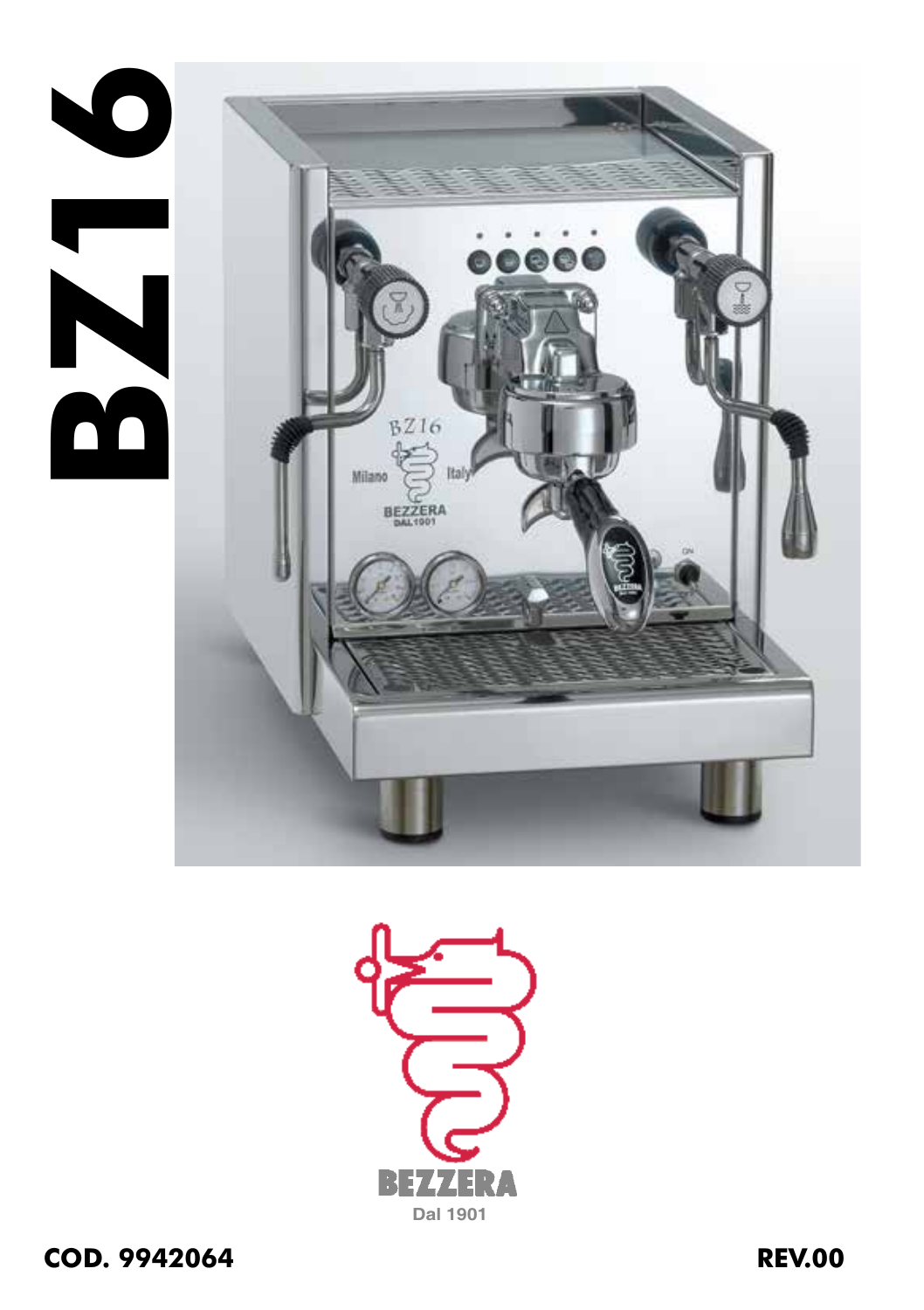| BEZZERA |            |            | BZ16                                    |
|---------|------------|------------|-----------------------------------------|
|         | <b>POS</b> | Code       | Description                             |
| ທ່      |            | 5344025.01 | <b>BODY STAINLESS STEEL POLISHED</b>    |
|         | 2          | 5961602.01 | <b>ASSEMBLY CUPS-HEATER</b>             |
| Mod     | 3          | 7474217    | <b>ADHESIVE FEET</b>                    |
| ē       | 4          | 5074617LW  | CUPS-HEATER GRID BZ07 BA                |
| Table   | 5          | 5340015LL  | <b>BLACK CHASSIS (PM version)</b>       |
|         | 5          | 5344016LL  | <b>BLACK CHASSIS (DE version)</b>       |
|         | 6          | 5340503DL  | DRIP TRAY STAINLESS STEEL POLISHED      |
|         | 7          | 5074617LW  | DRIP TRAY GRID STAINLESS STEEL POLISHED |
|         | 8          | 7474218    | <b>FOOT</b>                             |
|         | 9          | 7816002    | <b>SCREW TCEI M4X12</b>                 |
|         | 10         | 7809804    | <b>WASHER D4X12</b>                     |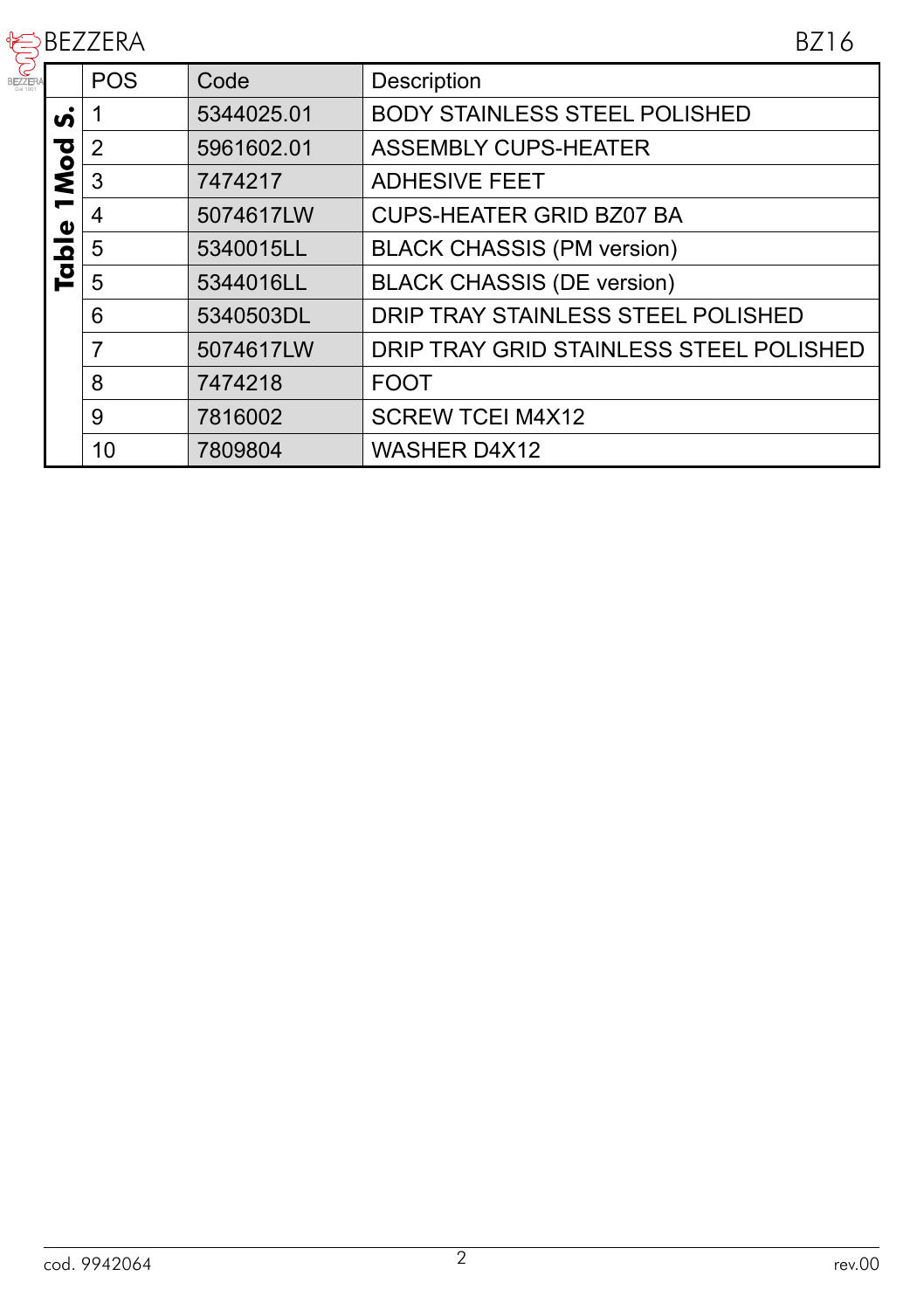

#### **Table 1 Mod S.**

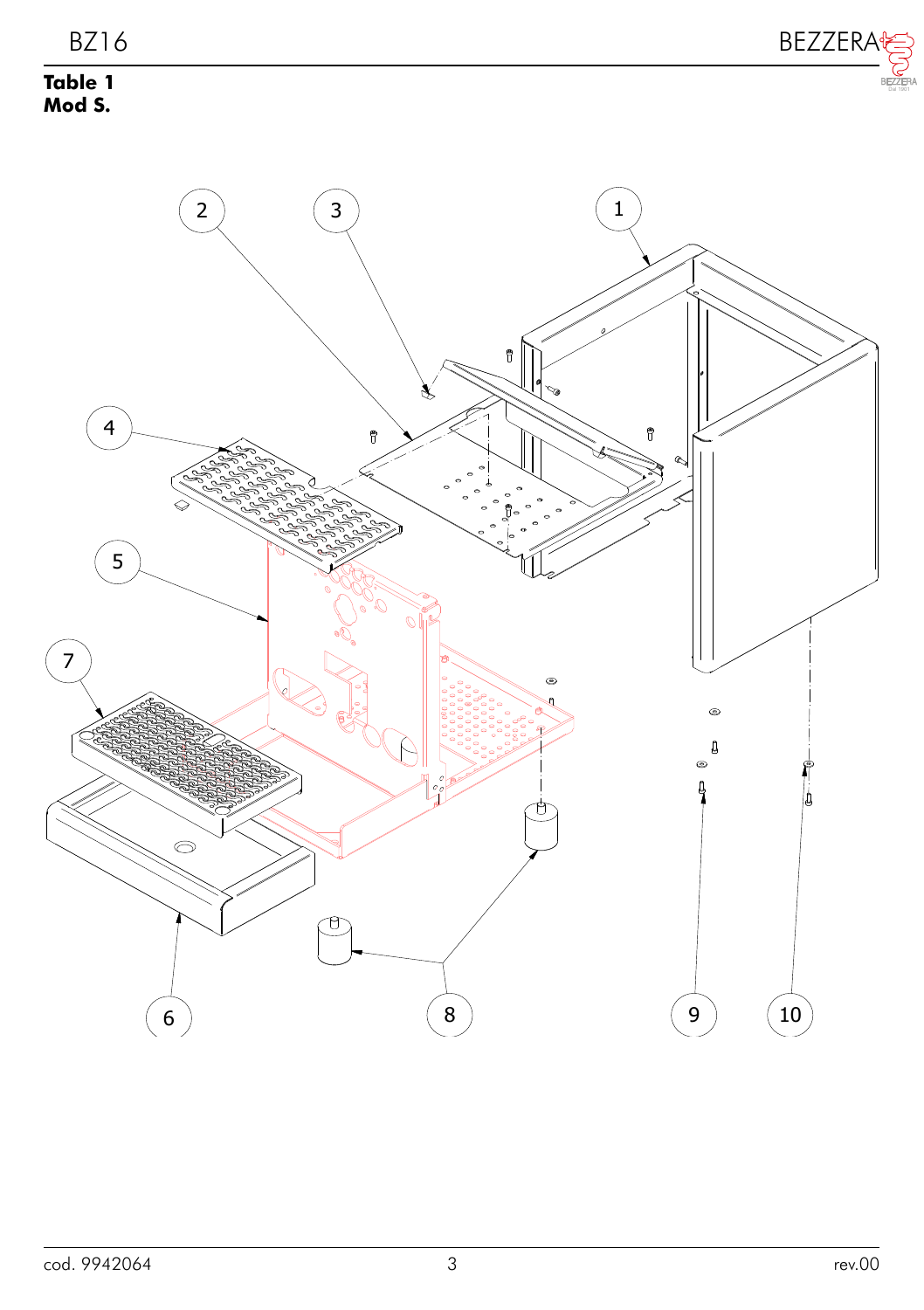|           |                   | BEZZERA        |            | BZ16                                    |
|-----------|-------------------|----------------|------------|-----------------------------------------|
| <b>DO</b> |                   | <b>POS</b>     | Code       | Description                             |
|           | ≃                 | 1              | 5344025.01 | <b>BODY STAINLESS STEEL POLISHED</b>    |
|           | Mod.<br>⋖<br>ω    | $\overline{2}$ | 5074620LW  | CUPS-HEATER GRID BZ07 BA                |
|           |                   | 3              | 5056330LL  | <b>CUPS-HEATER</b>                      |
|           |                   | 4              | 5340017LL  | <b>BLACK CHASSIS (PM version)</b>       |
|           |                   | 4              | 5340018LL  | <b>BLACK CHASSIS (DE version)</b>       |
|           | Tabl <sup>i</sup> | 5              | 5074617LW  | DRIP TRAY GRID STAINLESS STEEL POLISHED |
|           |                   | 6              | 5340503LL  | DRIP TRAY STAINLESS STEEL POLISHED      |
|           |                   | 7              | 7474218    | <b>FOOT</b>                             |
|           |                   | 8              | 7816002    | <b>SCREW TCEI M4X12</b>                 |
|           |                   | 9              | 7809804    | WASHER D4X12                            |
|           |                   | 10             | 5225230    | UNION 3/8"G                             |
|           |                   | 11             | 5492022    | GASKET Ø25X17X2                         |
|           |                   | 12             | 5224403    | RUBBER-HOLDER D11 OT                    |
|           |                   | 13             | 7611502    | CLAMP D14                               |
|           |                   | 14             | 7303502    | HOSE D14 L=1.5M PLASTIC                 |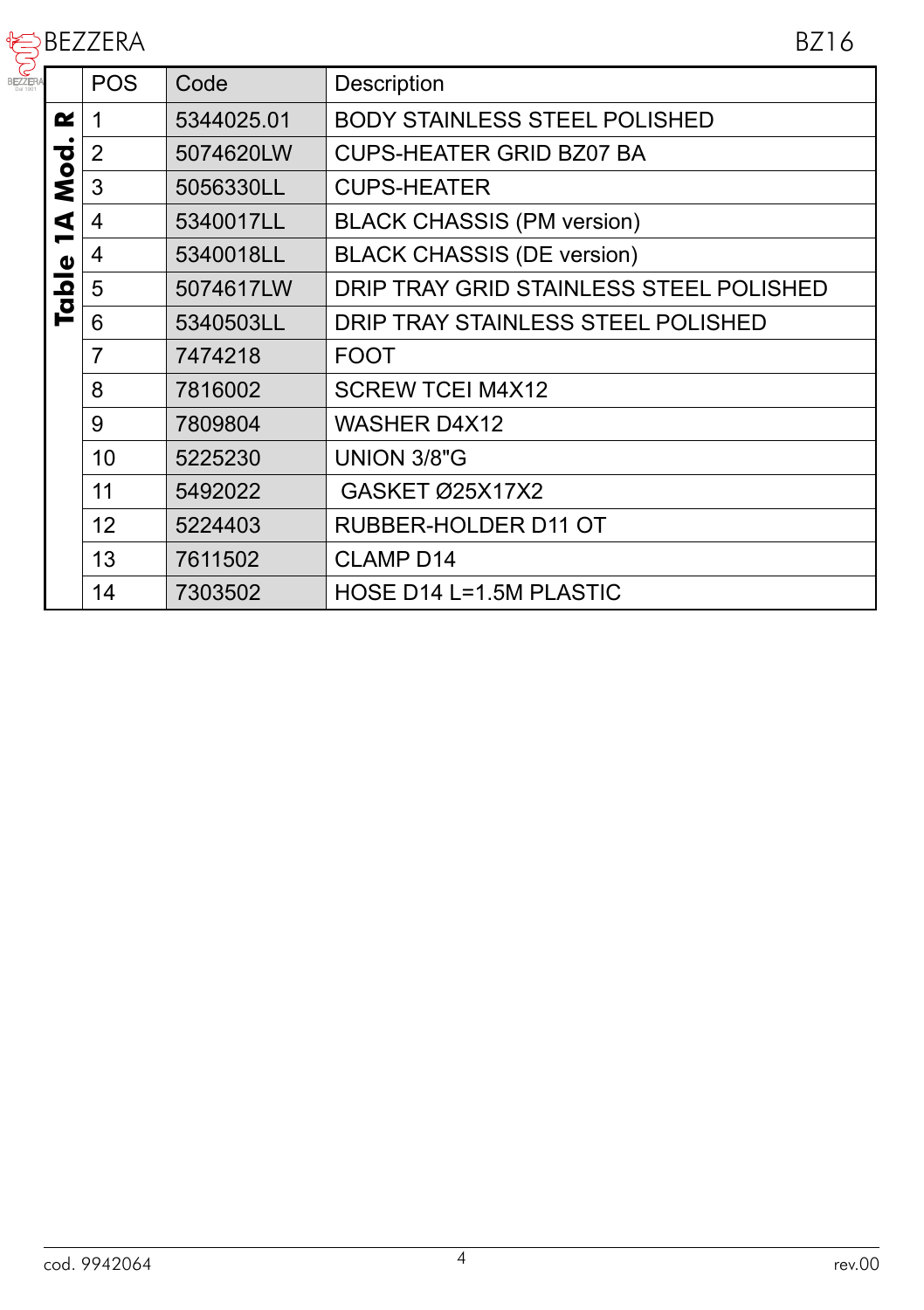| BZ16                                                                          |                                |                                           | <b>BEZZERA</b>   |
|-------------------------------------------------------------------------------|--------------------------------|-------------------------------------------|------------------|
| Table 1A<br>Mod. R                                                            |                                |                                           | <b>BEZZER</b>    |
|                                                                               | $\overline{2}$<br>$\mathbf{3}$ | 8<br>Ú                                    | $\mathbf 1$      |
|                                                                               |                                |                                           |                  |
|                                                                               |                                |                                           |                  |
| $\overline{\mathbf{5}}$                                                       | Ó                              |                                           |                  |
|                                                                               | $\delta$                       | $\overset{\circ}{\mathbb{I}}$             | ال<br>وا         |
| $10\,$                                                                        |                                | فخلفا<br>শু                               | Д                |
| $\circledcirc$<br>$\hat{\mathbf{\varphi}}$<br>$\dot{\bullet}$<br>$\boxed{11}$ | ত<br>U                         |                                           |                  |
| $\bigoplus_{\alpha} \mathbb{Q}$                                               |                                |                                           |                  |
| $\boldsymbol{6}$<br>$12\,$                                                    | $14\,$<br>13                   | $\overline{7}$<br>$\overline{\mathbf{r}}$ | $\boldsymbol{9}$ |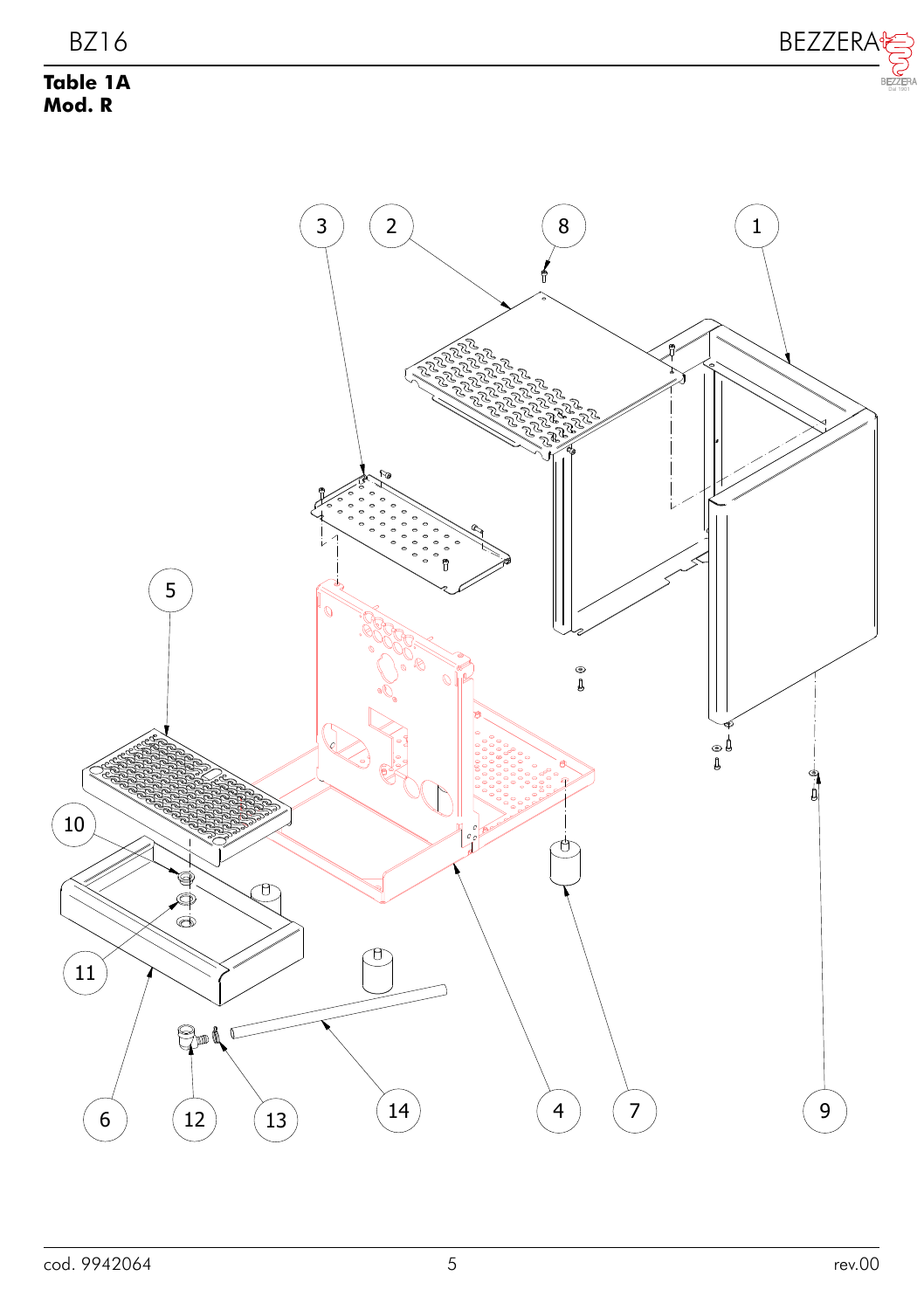# BEZZERA BZ16

| łΑ                   | <b>POS</b>     | Code       | Description                            |
|----------------------|----------------|------------|----------------------------------------|
| n                    | 1              | 7373006.03 | <b>TANK</b>                            |
| Mod.                 | $\overline{2}$ | 7496073.01 | OR GASKET 115 EP856                    |
|                      | 3              | 5471509    | <b>BALL 7/32 AISI 304</b>              |
| $\blacktriangleleft$ | $\overline{4}$ | 5471521.01 | <b>COUPLING SPRING</b>                 |
| Table                | 5              | 5302065    | FITTING 1/4"GXM10                      |
|                      | 6              | 7374002    | FILTER 1/4"G PLASTIC                   |
|                      | $\overline{7}$ | 7812601    | <b>NUT M4 STAINLESS STEEL</b>          |
|                      | 8              | 7374004    | <b>WASHER D4 NYLON</b>                 |
|                      | 9              | 7819908    | <b>SCREW TTEI M4X8</b>                 |
|                      | 10             | 5224617    | GASKET-HOLDER D14.5                    |
|                      | 11             | 7496076    | OR GASKET 112 EPDM                     |
|                      | 12             | 5221830    | NUT M20 H5 OT                          |
|                      | 13             | 5471535    | <b>TANK SPRING</b>                     |
|                      | 14             | 5963009.03 | <b>ASSEMBLY TANK SUPPORT</b>           |
|                      | 15             | 5225228    | FITTING M20X1,25                       |
|                      | 16             | 5225246    | <b>UNION</b>                           |
|                      | 17             | 7826206    | <b>SCREW TCI M3X30 OT</b>              |
|                      | 18             | 5194529    | CRISTAL HOSE D6 X 9 L=150MM            |
|                      | 18             | 5194632LL  | <b>CRISTAL HOSE D8X5X1.5</b>           |
|                      | 19             | 7611512    | <b>CLAMP</b>                           |
|                      | 20             | 7303006    | RIBBER-HOLDER FITTING                  |
|                      | 21             | 7816004    | <b>SCREW TCEI M4X16</b>                |
|                      | 22             | 7805009    | PLAIN WASHER D5 X 11 X 1               |
|                      | 23             | 7470602    | <b>VIBRATION-DAMPING</b>               |
|                      | 24             | 7731018    | VIBRATION PUMP EX5 100V C/OR           |
|                      | 24             | 7731019    | <b>VIBRATION PUMP EX5 120V WITH OR</b> |
|                      | 24             | 7731022    | VIBRATION PUMP EX5 220V 60HZ WITH OR   |
|                      | 24             | 7731020    | VIBRATION PUMP EX5 230V WITH OR        |
|                      | 24             | 7731021    | VIBRATION PUMP EX5 240V WITH OR        |
|                      | 25             | 7634816    | THERMIC SAFETY DEVICE 100°C AUTOMATIC  |
|                      | 26             | 7432523    | PRESSURE GAUGE D40 BAR                 |
|                      | 27             | 7400902    | PUMP PRESSURE GAUGE CAPILLARY          |
|                      | 28             | 7304001    | UNION 1/8"G                            |
|                      | 29             | 7303034TR  | UNION ELBOW 1/8"G OT                   |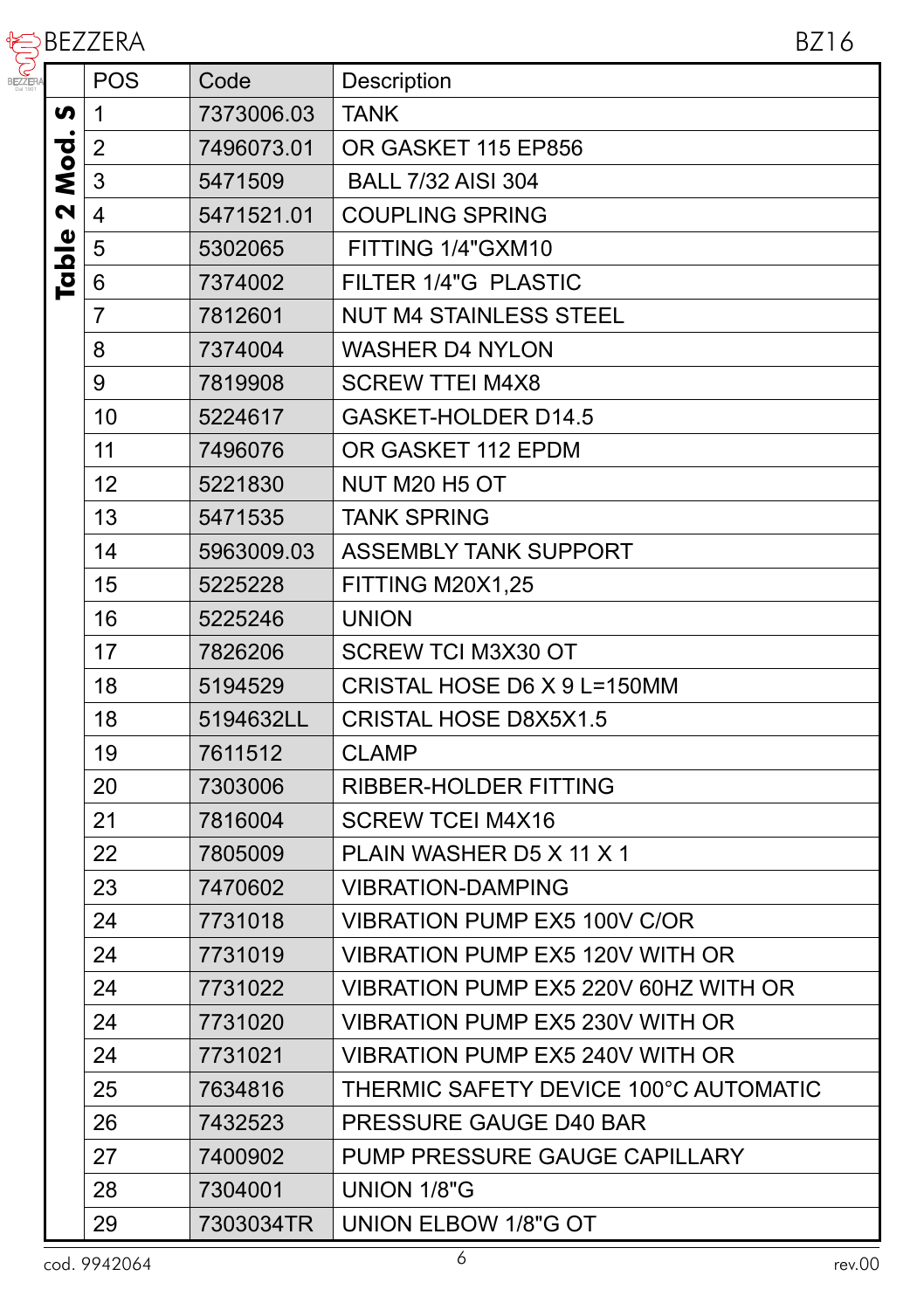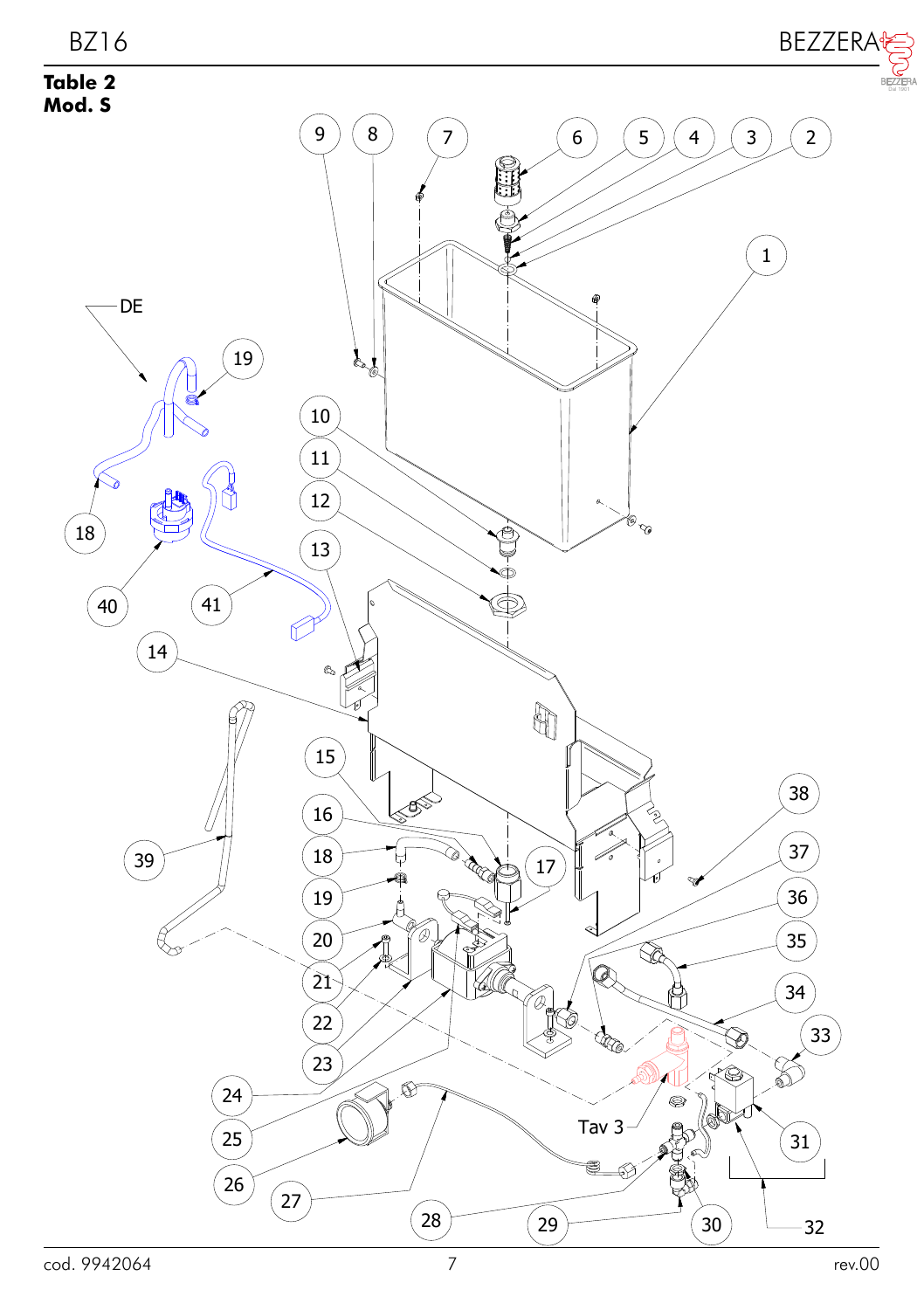|                             | BEZZERA              |            |              |                                          |
|-----------------------------|----------------------|------------|--------------|------------------------------------------|
| $\bigoplus_{\text{BEXZER}}$ |                      | <b>POS</b> | Code         | Description                              |
|                             | ທ                    | 30         | 5221844      | <b>NUT 1/8"G H3</b>                      |
|                             | Mod.                 | 31         | 7630327      | SOLENOID VALVE COIL 110V PARKER          |
|                             | $\mathbf{\tilde{c}}$ | 31         | 7630328      | SOLENOID VALVE COIL 220/230V PARKER      |
|                             | Table                | 31         | 7630329      | SOLENOID VALVE COIL 240V PARKER          |
|                             |                      | 32         | 7702310      | SOLENOID VALVE 2 WAY 230V PARKER         |
|                             |                      | 32         | 7702409      | SOLENOID VALVE 2 WAY 240V PARKER         |
|                             |                      | 32         | 7701111      | SOLENOID VALVE 2 WAY 115V PARKER         |
|                             |                      | 33         | 5301504TR    | UNION ELBOW 1/8"G X M12                  |
|                             |                      | 34         | 5162237.01LL | <b>BOILER LOAD HOSE</b>                  |
|                             |                      | 35         | 5162236.01LL | SURPRESSION VALVE/HEAT EXCHANGER HOSE    |
|                             |                      | 36         | 7303036TR    | STRAIGHT UNION 1/8"G OT                  |
|                             |                      | 37         | 5225418TP    | UNION WITH OR HOUSING 1/8"G              |
|                             |                      | 38         | 7809806      | SCREW D3,5x8                             |
|                             |                      | 39         | 5194508,01   | SURPRESSION VALVE DRAINING HOSE          |
|                             |                      | 40         | 7431002      | LOW PRESSION VOLUMETRIC COUNTER          |
|                             |                      | 41         | 7663595      | <b>VOLUMETRIC COUNTER CABLE BZ16DE S</b> |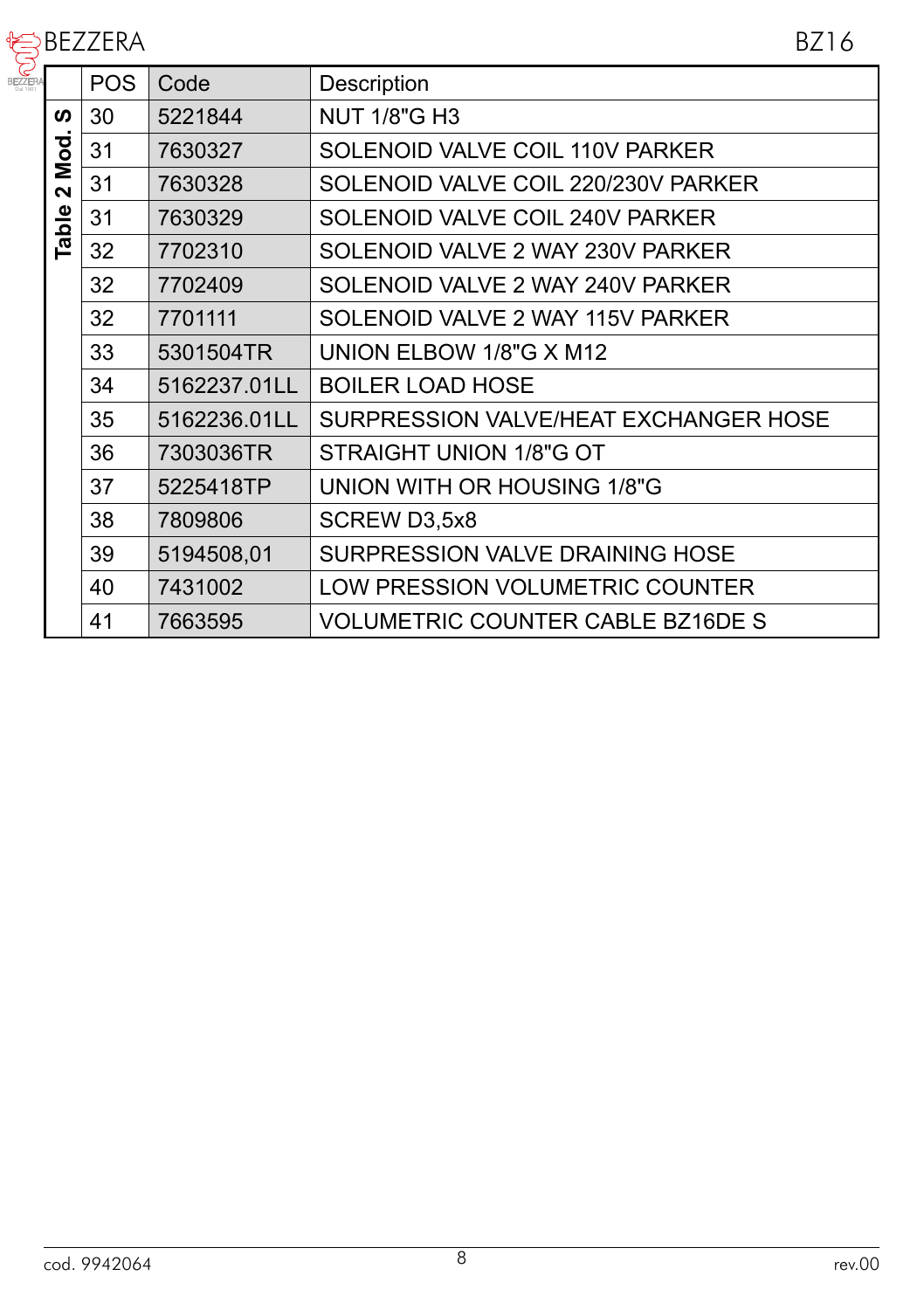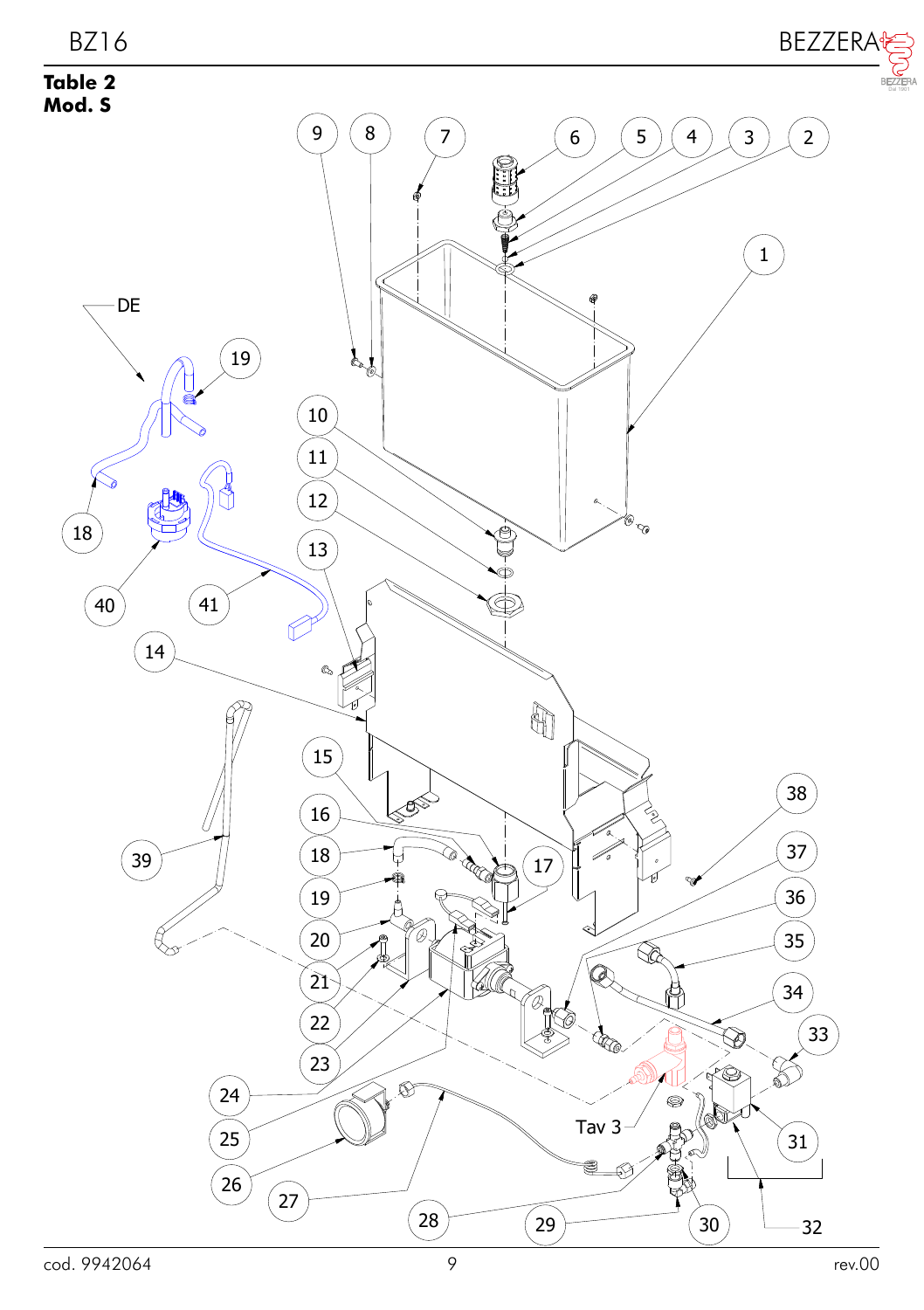# BEZZERA BZ16

|              | <b>POS</b>     | Code         | Description                             |
|--------------|----------------|--------------|-----------------------------------------|
| ĸ            | $\mathbf 1$    | 7741005      | ELECTRIC MOTOR 110V                     |
| Nod.         | 1              | 7742404      | ELECTRIC MOTOR 220/240V 50/60HZ         |
|              | 2              | 7611508      | PUMP CLAMP                              |
| $\mathbf{A}$ | 3              | 7730509      | PUMP 50-70L/H+CLAMP+JOINT               |
|              | 4              | 5302023      | STRAIGHT FITTING 1/8"G X 3/8"G          |
| Table        | 5              | 5194574.01LL | PUMP-SOLENOID VALVE HOSE                |
|              | 6              | 7200514      | INOX FLEXIBLE HOSE 3/8"X1/8" L=1500MM   |
|              | $\overline{7}$ | 7432523      | PRESSURE GAUGE D40 16BAR                |
|              | 8              | 5194633      | HOSE D6X4 L=200MM SILICONE              |
|              | 9              | 7303033      | "Y" UNION D2.7                          |
|              | 9              | 7816027      | <b>SCREW TCEI M5X8</b>                  |
|              | 10             | 5283018CM    | ELBOW UNION 1/8"G CHROMED               |
|              | 11             | 7815001      | <b>WASHER D10 UNI 6592 A2</b>           |
|              | 12             | 5194566LL    | DRAIN LITTLE HOSE                       |
|              | 13             | 7400902      | PUMP PRESSURE GAUGE CAPILLARY           |
|              | 14             | 7303034TR    | UNION ELBOW 1/8"G OT                    |
|              | 15             | 5221844      | <b>NUT 1/8"G H3</b>                     |
|              | 16             | 7304001TR    | <b>CROSS FITTING 1/8"G</b>              |
|              | 17             | 7630327      | SOLENOID VALVE COIL 110V PARKER         |
|              | 17             | 7630328      | SOLENOID VALVE COIL 220/230V PARKER     |
|              | 17             | 7630329      | SOLENOID VALVE COIL 240V PARKER         |
|              | 18             | 7701111      | SOLENOID VALVE 2 WAY 115V PARKER        |
|              | 18             | 7702310      | SOLENOID VALVE 2 WAY 230V PARKER        |
|              | 18             | 7702409      | SOLENOID VALVE 2 WAY 240V PARKER        |
|              | 19             | 5301504TR    | ELBOW UNION 1/8"G X M12                 |
|              | 20             | 7822603      | <b>NUT M4</b>                           |
|              | 21             | 7474219      | <b>FOOT</b>                             |
|              | 22             | 7816027      | <b>SCREW TCEI M5X8</b>                  |
|              | 23             | 7814002      | NOTCHED WASHER D5 DIN 6798A A2          |
|              | 24             | 5037837.01LL | PUMP SQUARE                             |
|              | 25             | 7470604      | <b>VIBRATION-DAMPING</b>                |
|              | 26             | 5162236.01LL | SURPRESSION VALVE - HEAT EXCHANGER HOSE |
|              | 27             | 5162237.01LL | <b>BOILER LOAD HOSE</b>                 |
|              | 28             | 7613004      | <b>FAIRLEAD</b>                         |
|              | 29             | 5223003      | JET M6 X 6 HOLE D0.8 OT                 |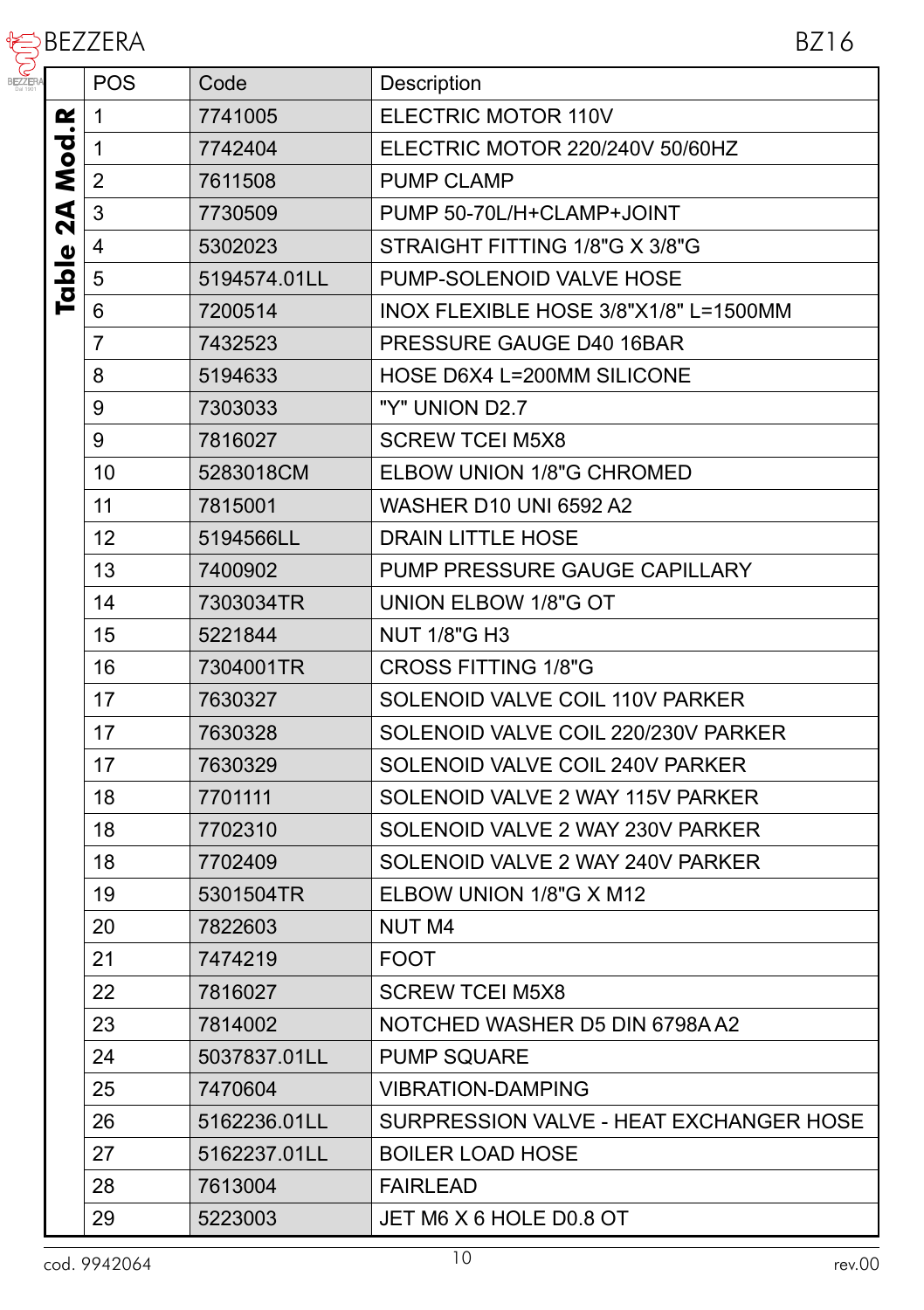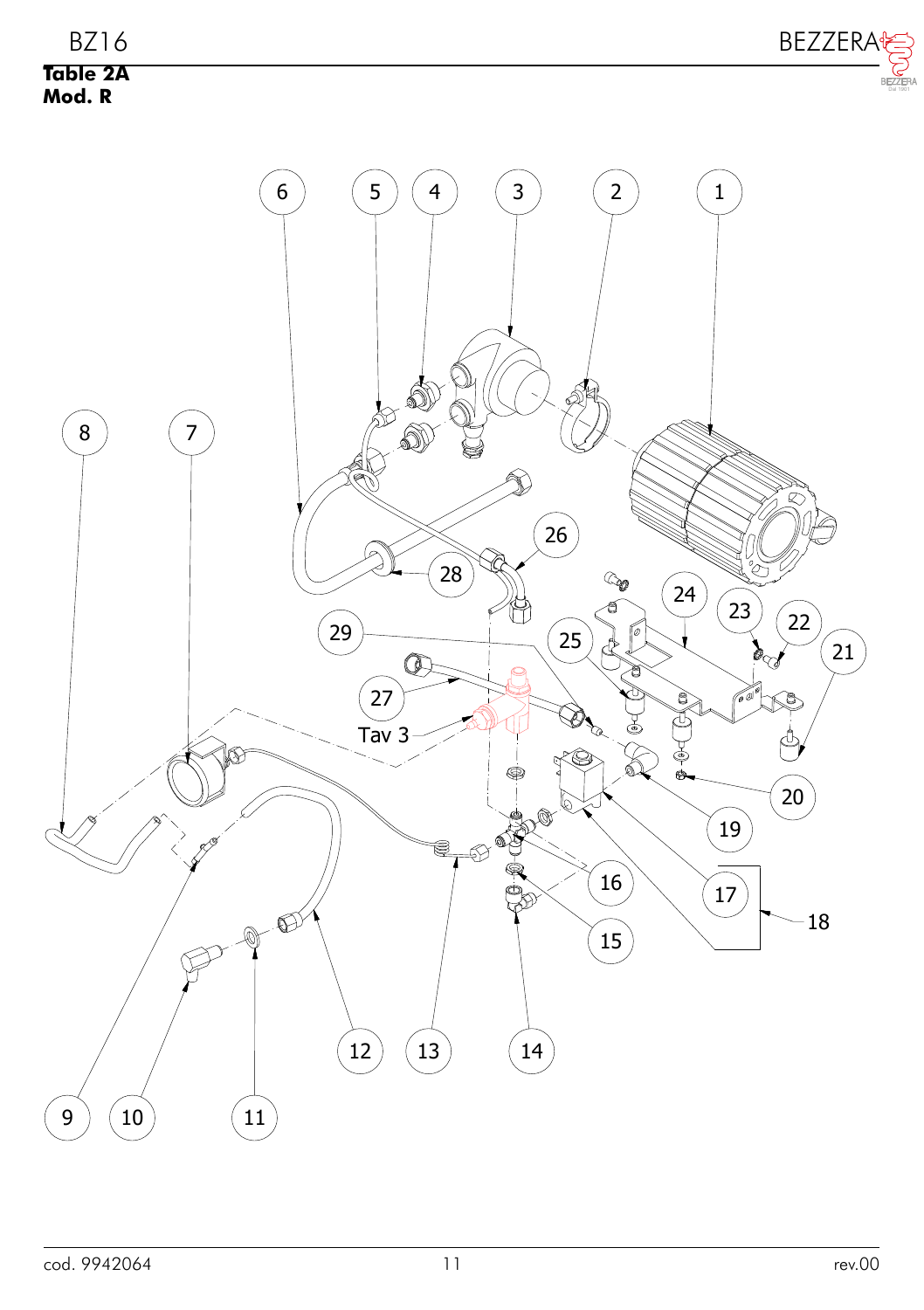|                                         | <b>BEZZERA</b>               |                |              |                                  | BZ16 |
|-----------------------------------------|------------------------------|----------------|--------------|----------------------------------|------|
| $\bigotimes_{\text{B} \in \text{ZZER}}$ |                              | <b>POS</b>     | Code         | Description                      |      |
|                                         | ო                            | 1              | 5302017TP    | <b>STRAIGHT FITTING M12</b>      |      |
|                                         | ω<br>$\overline{\mathbf{o}}$ | $\overline{2}$ | 5471505      | CALIBRATED SPRING D0.45          |      |
|                                         | 으                            | 3              | 5224615TP    | GASKET-HOLDER                    |      |
|                                         |                              | 4              | 7496018      | GASKET OR 105                    |      |
|                                         |                              | 5              | 5283053TP    | SURPRESSION VALVE BODY           |      |
|                                         |                              | 6              | 5471019      | INOX WIRE FILER D8,5X5 AISI304   |      |
|                                         |                              | 7              | 5493042      | GASKET D.11X3                    |      |
|                                         |                              | 8              | 5224620TP    | <b>GASKET-HOLDER</b>             |      |
|                                         |                              | 9              | 5471539      | CALIBRATED SPRING D.1,6          |      |
|                                         |                              | 10             | 7496052      | OR GASKET 114                    |      |
|                                         |                              | 11             | 5302077TP    | RUBBER-HOLDER FITTING            |      |
|                                         |                              | 12             | 5965212.01AL | ASSEMBLY SURPRESSION VALVE 12BAR |      |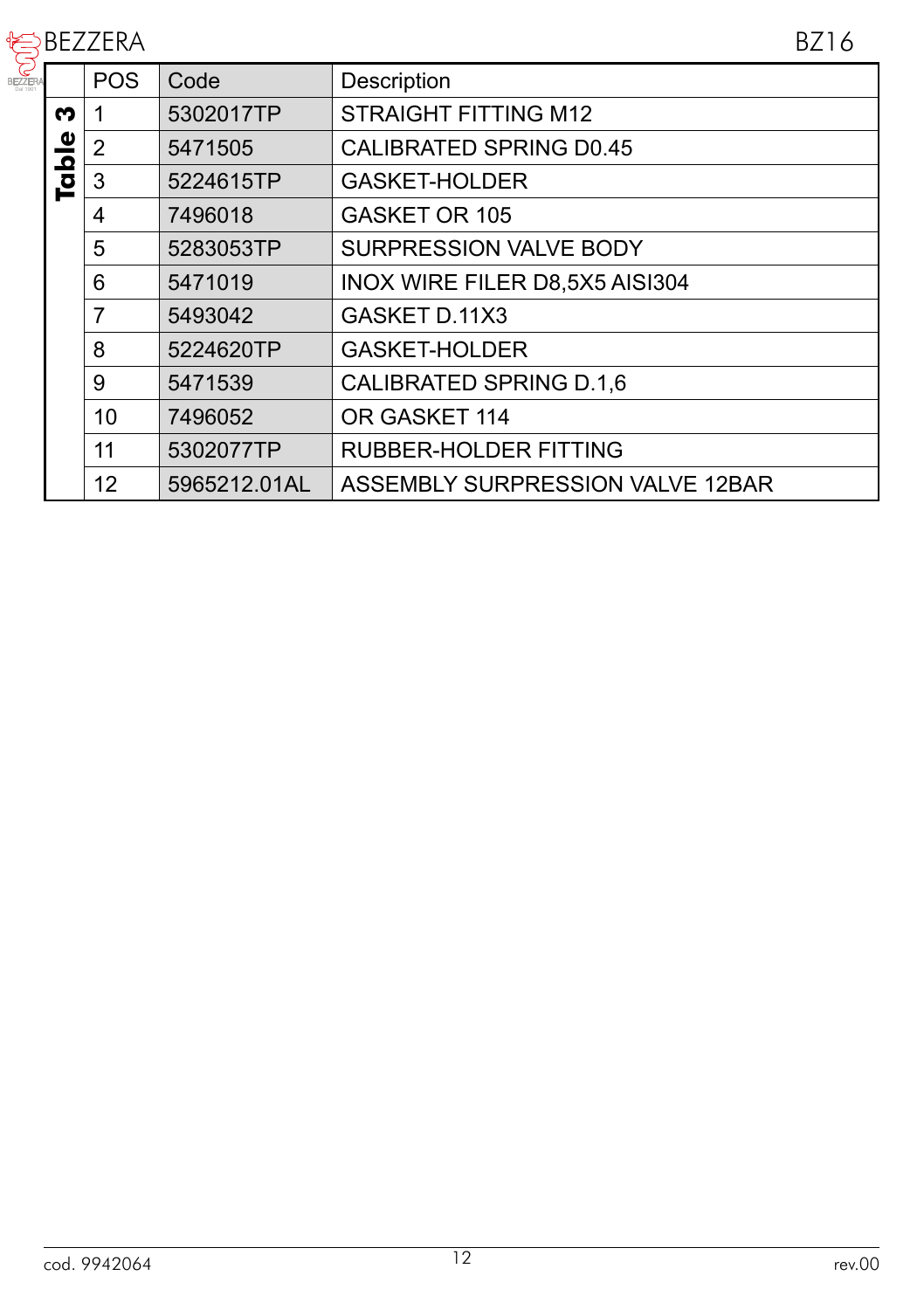| $\sim$ $\sim$ $\sim$<br>$\sim$ | -------<br>v<br>---       |
|--------------------------------|---------------------------|
| Table 3                        | <b>BEZZEN</b><br>Dal 1901 |

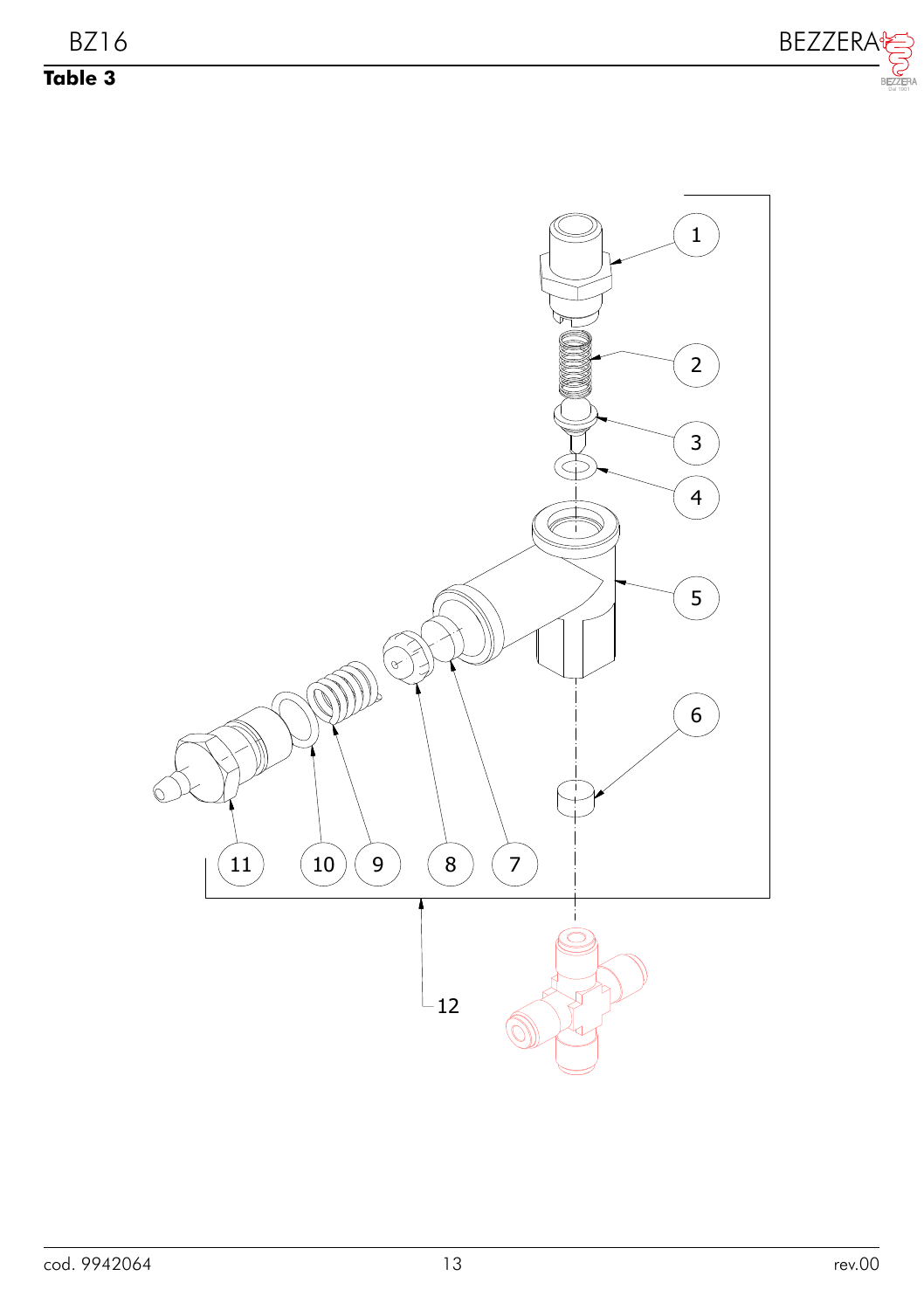|               |              | ⇒BEZZERA       |              | BZ16                                       |
|---------------|--------------|----------------|--------------|--------------------------------------------|
| $\frac{1}{2}$ |              | <b>POS</b>     | Code         | Description                                |
|               | 4            | $\mathbf{1}$   | 7432522      | PRESSURE GAUGE D40 3BAR                    |
|               |              | $\sqrt{2}$     | 5221813      | CAP NUT M12                                |
|               | <b>Table</b> | 3              | 5495007      | GASKET D32 X 3 BRASS                       |
|               |              | 4              | 5492025      | GASKET D42x32x2 PTFE                       |
|               |              | 5              | 5721127TP    | HEATING ELEMENT 1350 110V                  |
|               |              | 5              | 5722240TP    | HEATING ELEMENT COPPER 220/240V-1250/1450W |
|               |              | 6              | 5302006TP    | STRAIGHT FITTING 1/8"G X M12               |
|               |              | $\overline{7}$ | 5192301      | SUCTION HOSE D6 L=130MM PTFE               |
|               |              | 8              | 5329019DC-AL | 2 HOLES HEAT EXCHANGER 140MM               |
|               |              | 9              | 5162233LL    | <b>WATER TAP HOSE</b>                      |
|               |              | 10             | 5162235LL    | PRESSURE GAUGE HOSE                        |
|               |              | 11             | 7433013      | PRESSURE SWITCH                            |
|               |              | 12             | 5162239.01LL | <b>VALVE HOSE</b>                          |
|               |              | 13             | 7452511      | <b>VALVE</b>                               |
|               |              | 14             | 7400901      | PRESSURE GAUGE CAPILLARY                   |
|               |              | 15             | 5265812      | MINIMUM LEVEL PROBE D3 X 110 X 4.8         |
|               |              | 16             | 5265819      | LEVEL PROBE D3 X 80 X 6.3                  |
|               |              | 17             | 5192001      | PROBE SHEATH D8 X 45 HOLE D3 PTFE          |
|               |              | 18             | 5225205      | STRAIGHT FITTING M10 OT                    |
|               |              | 19             | 5162234LL    | <b>STEAM TAP HOSE</b>                      |
|               |              | 20             | 5225417TP    | FITTING M14XM13                            |
|               |              | 21             | 7496052      | ORING 114 VITON                            |
|               |              | 22             | 5302005      | STRAIGHT FITTING 3/8"G X M13               |
|               |              | 23             | 5320501.02BL | ASSEMBLY BOILER POLISHED                   |
|               |              | 24             | 5492008      | <b>GASKET D10.5 X 2</b>                    |
|               |              | 25             | 7634808      | AUTOMATIC THERMAL PROTECTOR                |
|               |              | 26             | 5227002      | SCREW M8 X 6 OT                            |
|               |              | 27             | 742509.02    | <b>SECURITY VALVE 3/8"G</b>                |
|               |              | 28             | 5225413      | FITTING 1/2"X3/8"G                         |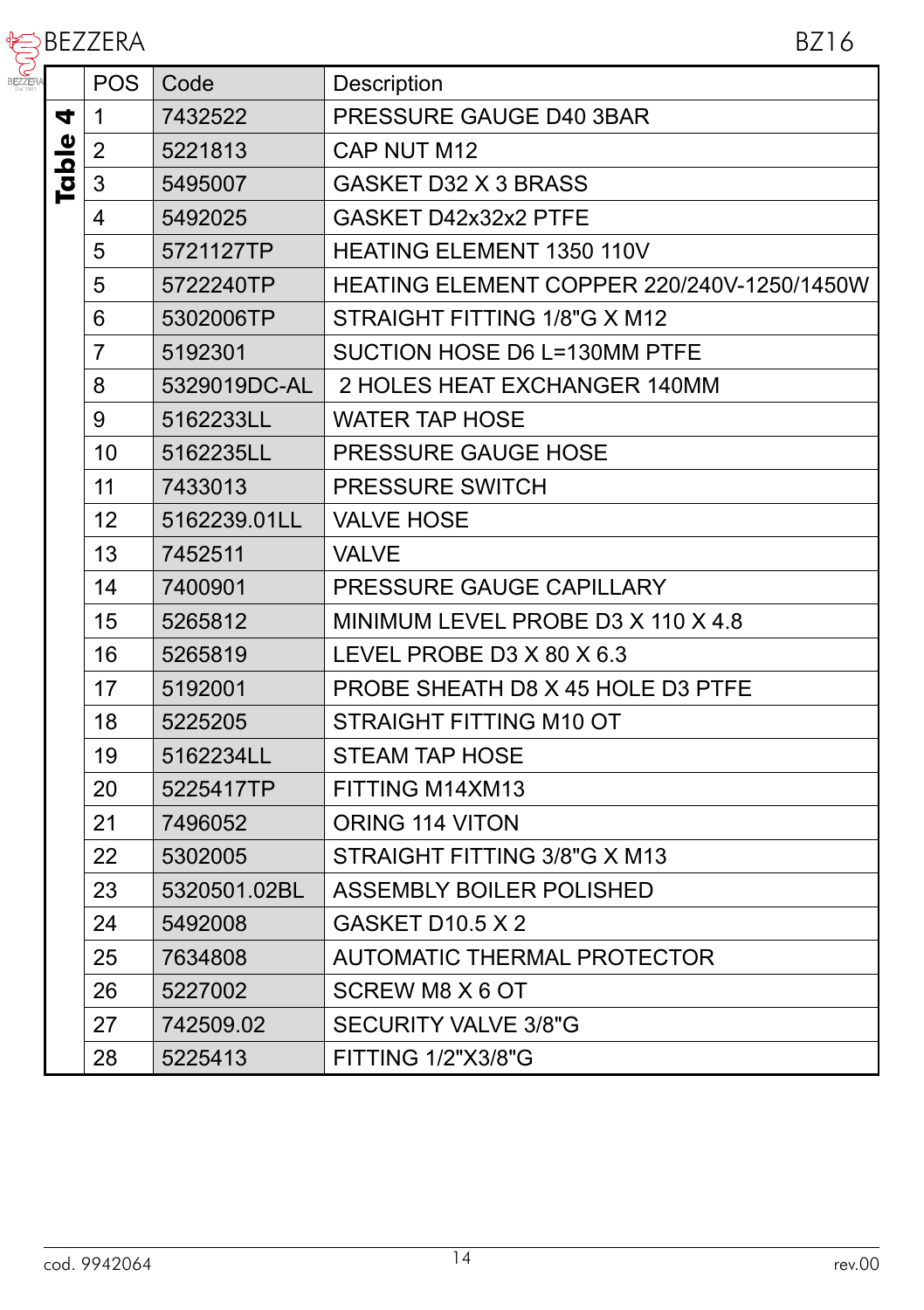# **Table 4**



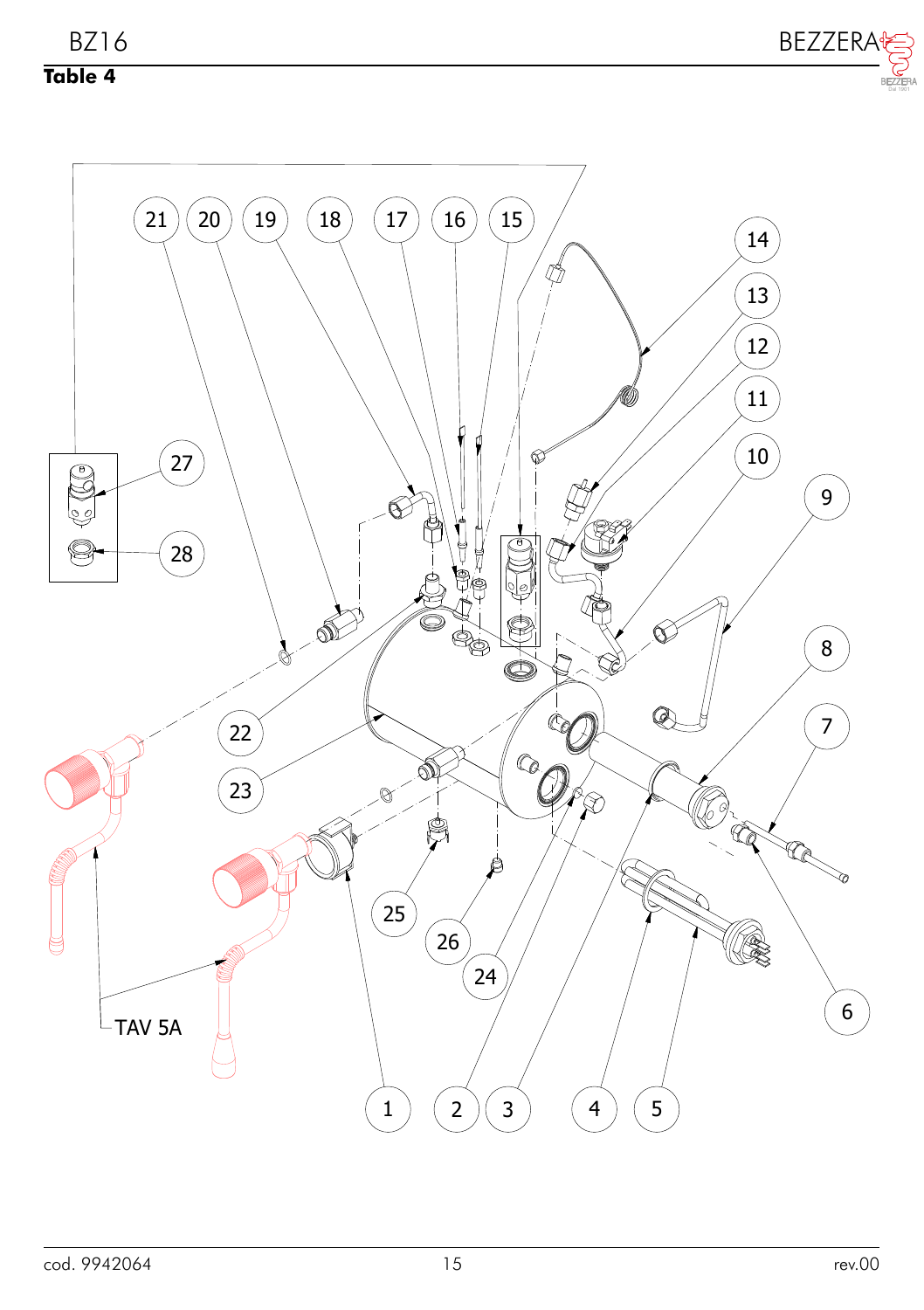|       | BEZZERA        |            | BZ16                                          |
|-------|----------------|------------|-----------------------------------------------|
|       | <b>POS</b>     | Code       | Description                                   |
| n.    | 1              | 7816014    | <b>SCREW M8X20</b>                            |
|       | $\overline{2}$ | 7493013    | <b>INSULATING GASKET</b>                      |
| Table | 3              | 7634808    | AUTOMATIC THERMAL PROTECTOR                   |
|       | 4              | 5221863CM  | CAP NUT M8 CHROMED                            |
|       | 5              | 7816001    | <b>SCREW M5X12</b>                            |
|       | 6              | 5283046TW  | <b>GROUP BODY</b>                             |
|       | $\overline{7}$ | 7496004    | ORING 139 VITON                               |
|       | 8              | 5280502TW  | <b>VERTICAL COUPLING RING</b>                 |
|       | 9              | 7496092    | <b>ORING 55X8.1</b>                           |
|       | 10             | 5285501TP  | SHOWER-HOLDER D57                             |
|       | 11             | 5470501    | SHOWER D57 WITH WEB                           |
|       | 12             | 7817001    | <b>SCREW M5X16</b>                            |
|       | 13             | 5073032LW  | <b>BZ16 LED COVERAGE</b>                      |
|       | 14             | 7819908    | <b>SCREW TTEI M4X8</b>                        |
|       | 15             | 7809811    | PLASTIC SCREW M3X16                           |
|       | 16             | 7663623    | <b>12V WHITE LEDS</b>                         |
|       | 17             | 7822602    | M3 UNI5587 NUT M3                             |
|       | 18             | 5963097.01 | ASSEMBLY DOUBLE CARTRIDGE RESISTANCE 110V     |
|       | 18             | 5963098.01 | ASSEMBLY DOUBLE CARTRIDGE RESISTANCE 220/240V |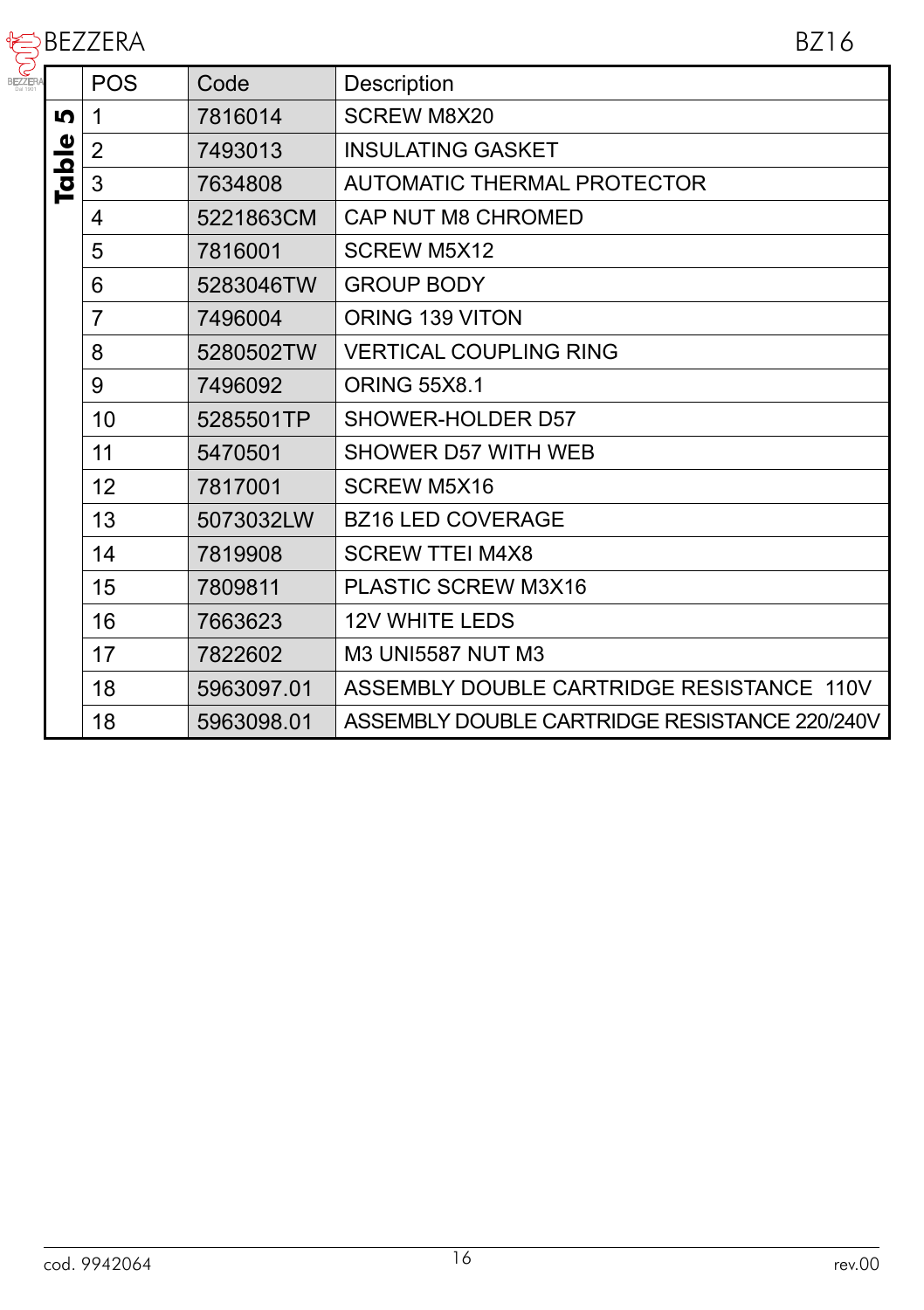

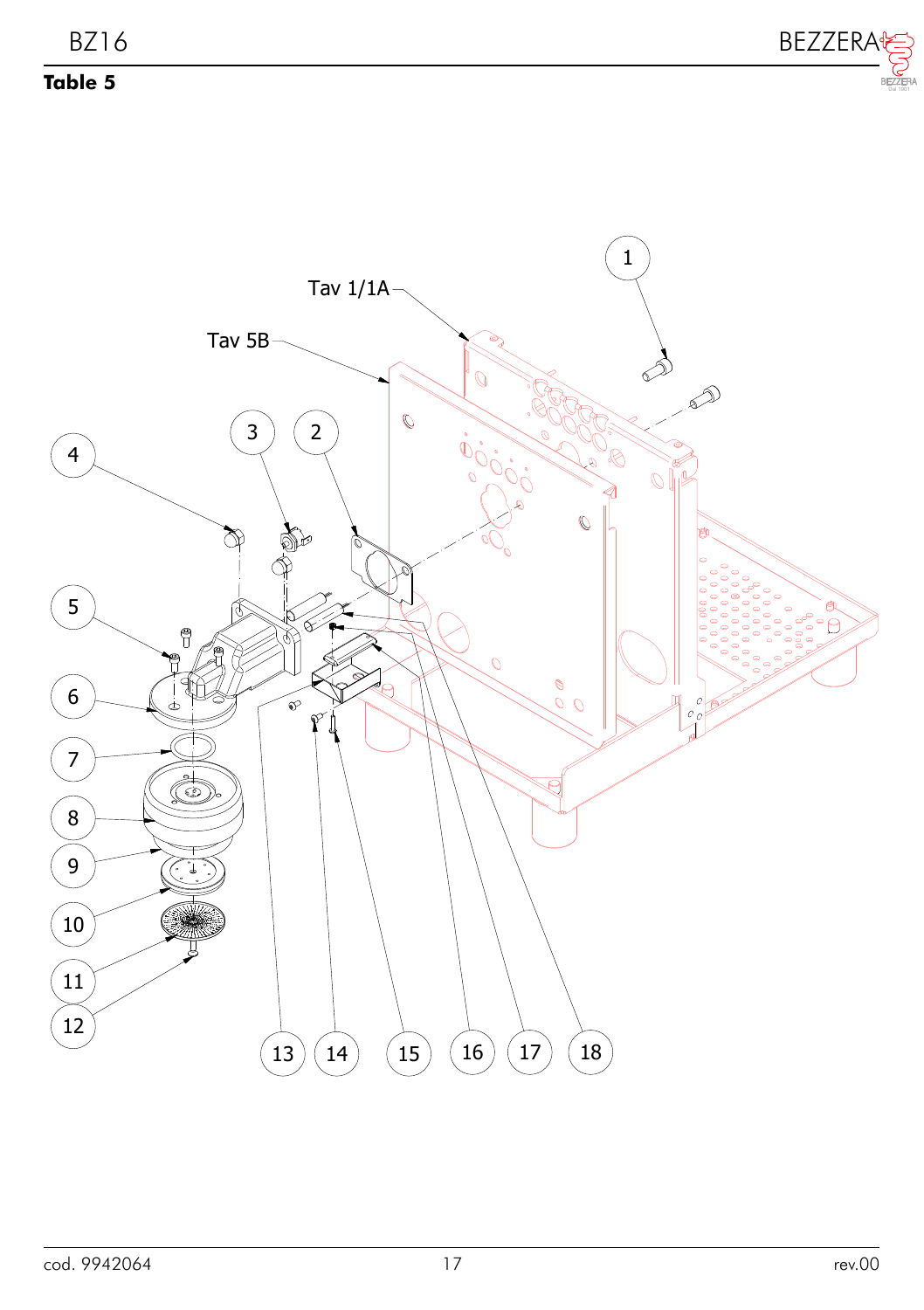|  |       | <b>BEZZERA</b> |              |                                   | <b>BZ16</b> |
|--|-------|----------------|--------------|-----------------------------------|-------------|
|  |       | <b>POS</b>     | Code         | Description                       |             |
|  | 54    | $\mathbf{1}$   | 5224603      | GASKET HOLDER D12X12 OT           |             |
|  | Table | $\overline{2}$ | 5283055TW    | TAP BODY 3/8"G                    |             |
|  |       | $\overline{3}$ | 5221826CM    | CHROMED 3/8"G NUT                 |             |
|  |       | $\overline{4}$ | 5964098      | ASSEMBLY CHROMED TAP SHAFT        |             |
|  |       | 5              | 5371802      | KNOB D40 ABS BLACK                |             |
|  |       | 6              | 7804002      | <b>VENT. WASHER D6</b>            |             |
|  |       | 7              | 7805004      | <b>WASHER D6</b>                  |             |
|  |       | 8              | 7826202      | <b>SCREW M5X10</b>                |             |
|  |       | 9              | 5373903CM    | KNOB STEAM CHROMED COVER          |             |
|  |       | 10             | 7496072      | <b>ORING 121</b>                  |             |
|  |       | 11             | 5471532      | <b>SPRING</b>                     |             |
|  |       | 12             | 5190501      | <b>CUP FOR FITTING PTFE/GLASS</b> |             |
|  |       | 13             | 5494017      | <b>ARTICULATION GASKET</b>        |             |
|  |       | 14             | 7479990.02TW | STEAM HOSE 2 HOLES TERMINAL       |             |
|  |       | 15             | 5373903CM    | KNOB STEAM CHROMED COVER          |             |
|  |       | 16             | 5260203DL    | SHAFT D12X47                      |             |
|  |       | 17             | 5471513      | SPRING D8 H17                     |             |
|  |       | 18             | 5261801      | <b>ARTICULATION GASKET</b>        |             |
|  |       | 19             | 5494004      | PTFE GASKET D12X5X6               |             |
|  |       | 20             | 7479985.02TW | WATER HOSE WELDED INOX            |             |
|  |       | 21             | 5496042      | GASKET D11X4X4                    |             |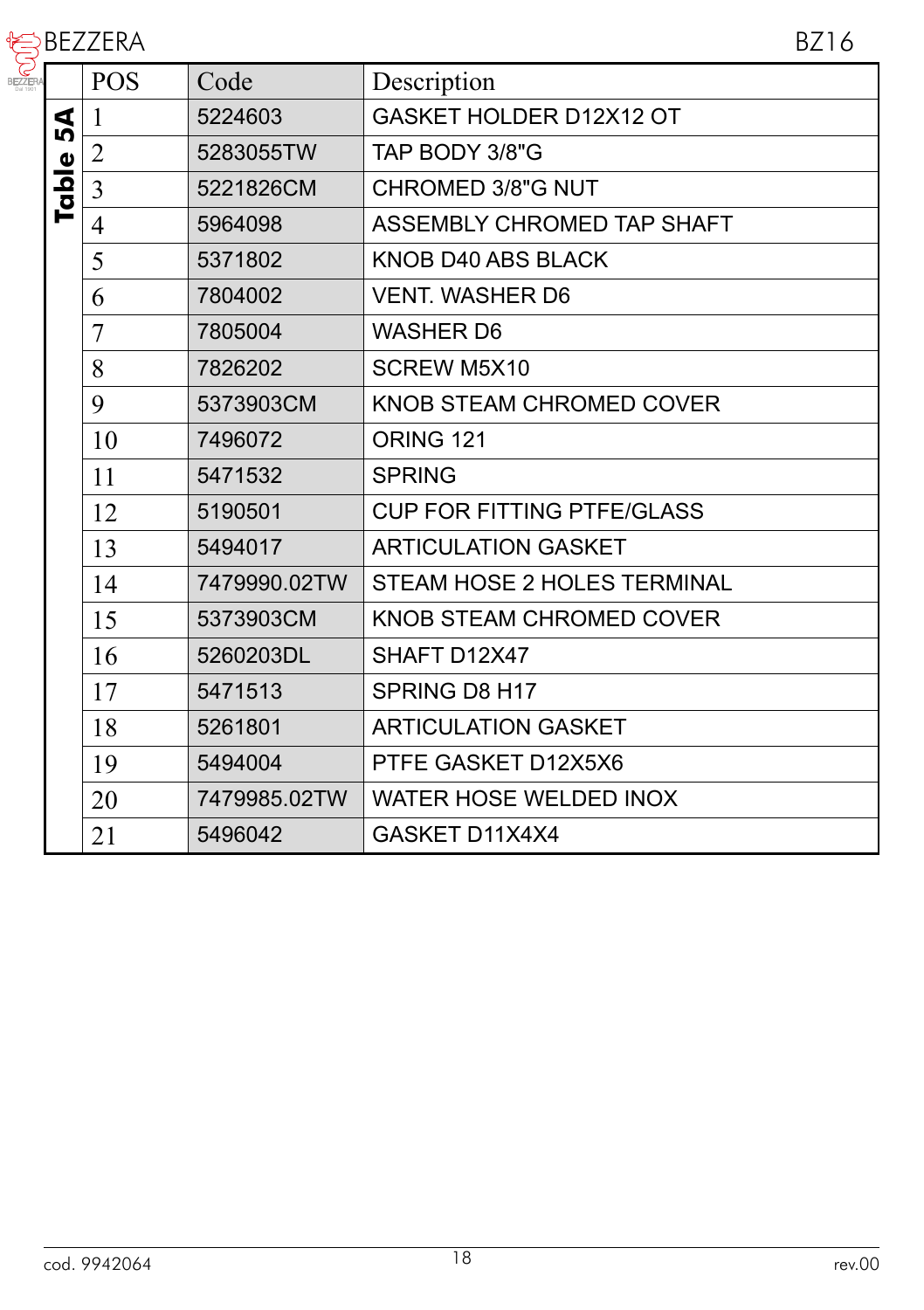#### **Table 5A**



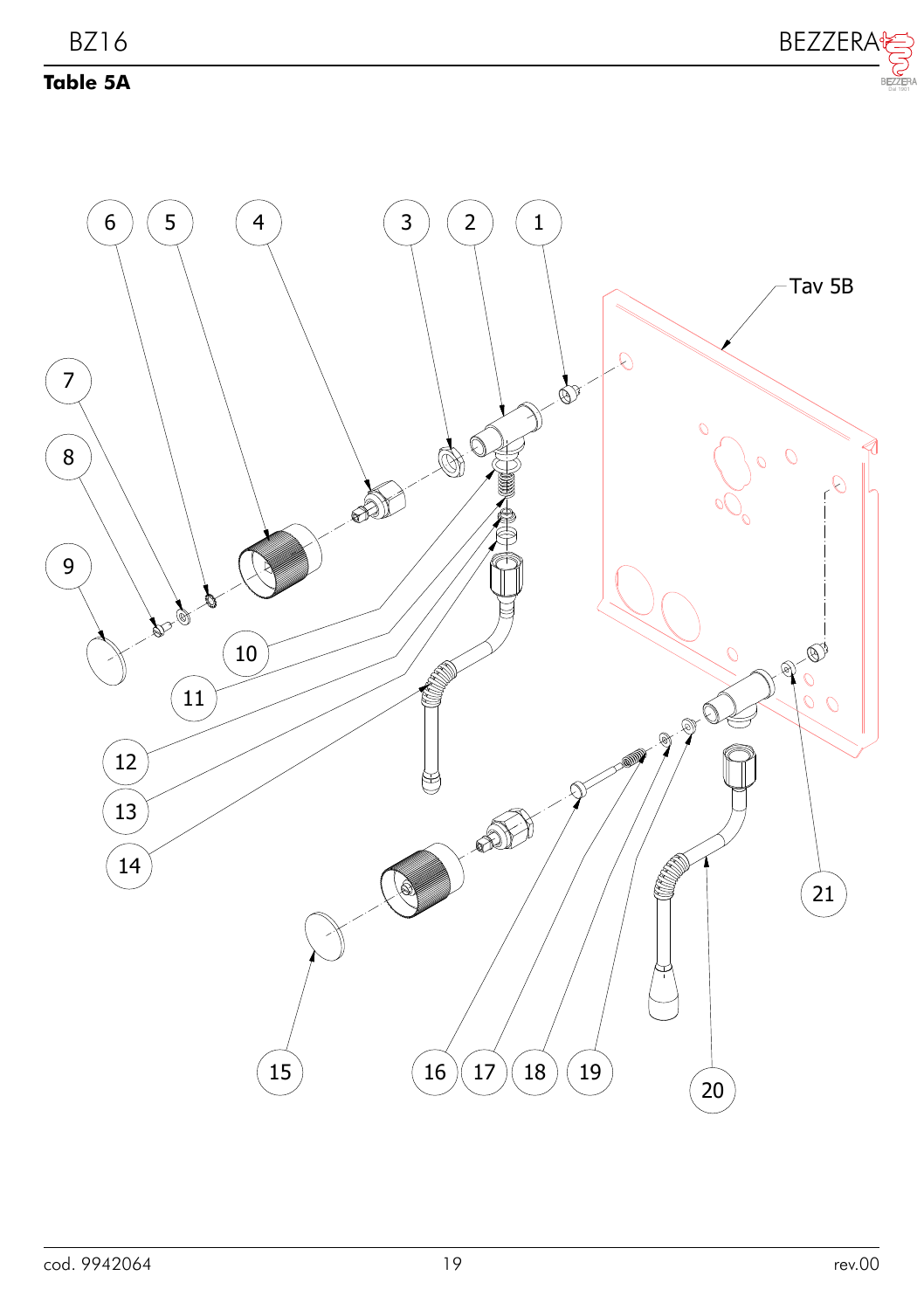|          |        | <b>BEZZERA</b> |              | BZ16                                             |
|----------|--------|----------------|--------------|--------------------------------------------------|
| <b>D</b> |        | POS.           | Code         | Description                                      |
|          | ≃      | 1              | 7633326      | <b>BIPOLAR SWITCH</b>                            |
|          | n<br>ω | $\overline{2}$ | 5074907SG    | <b>GROUP FRONTAL BZ16 PM SILK-SCREEN-PRINTED</b> |
|          | 읂      | 3              | 7372507      | PRTOTECTION WITH NICHEL-PLATED NUT               |
|          |        | $\overline{4}$ | 7633628      | <b>WHITE CONTROL LIGHT</b>                       |
|          |        | 5              | 5074906SG    | <b>GROUP FRONTAL BZ16 DE SILK-SCREEN-PRINTED</b> |
|          |        | 6              | 5661501      | <b>6 BUTTON PACK BLACK ABS</b>                   |
|          |        | 7              | 5191514      | <b>PLASTIC SPACER L=8MM</b>                      |
|          |        | 8              | 7665524PR    | 6 BUTTONS BOARD WITH 6 WHITE LEDS                |
|          |        | 9              | 5191511      | EXAGONAL PLASTIC SPACER L10MM M3                 |
|          |        | 10             | 5053024.01LW | PUSH-BOTTON PANEL COVERAGE                       |
|          |        | 11             | 7802401      | NUT M3 ZINC-PLATED                               |
|          |        | 12             | 7809809      | <b>PLASTC M3X5 SREW</b>                          |
|          |        | 13             | 7636604      | <b>8 POLES LINK CABLE</b>                        |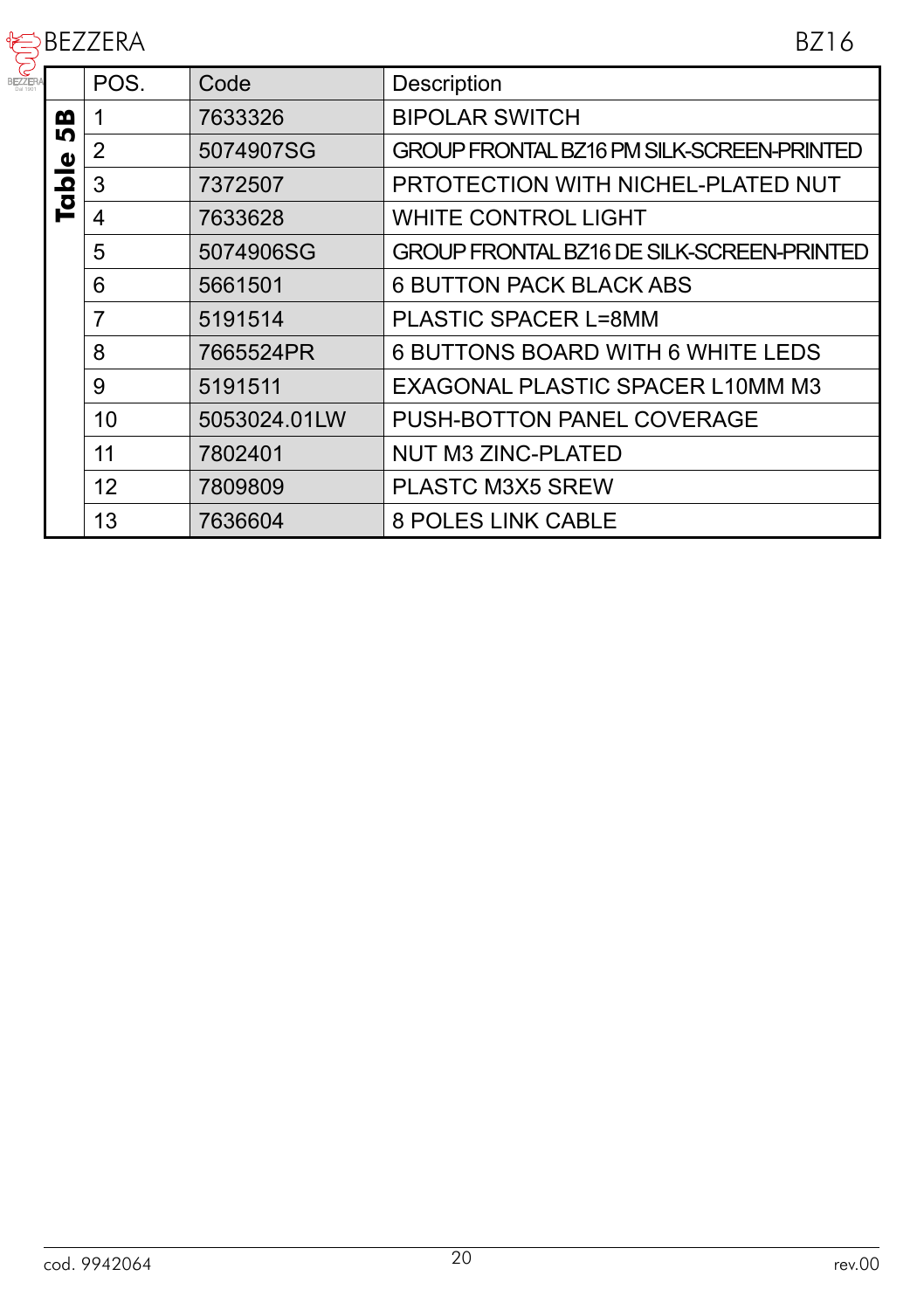

### **Table 5B**

BZ16 BEZZERA

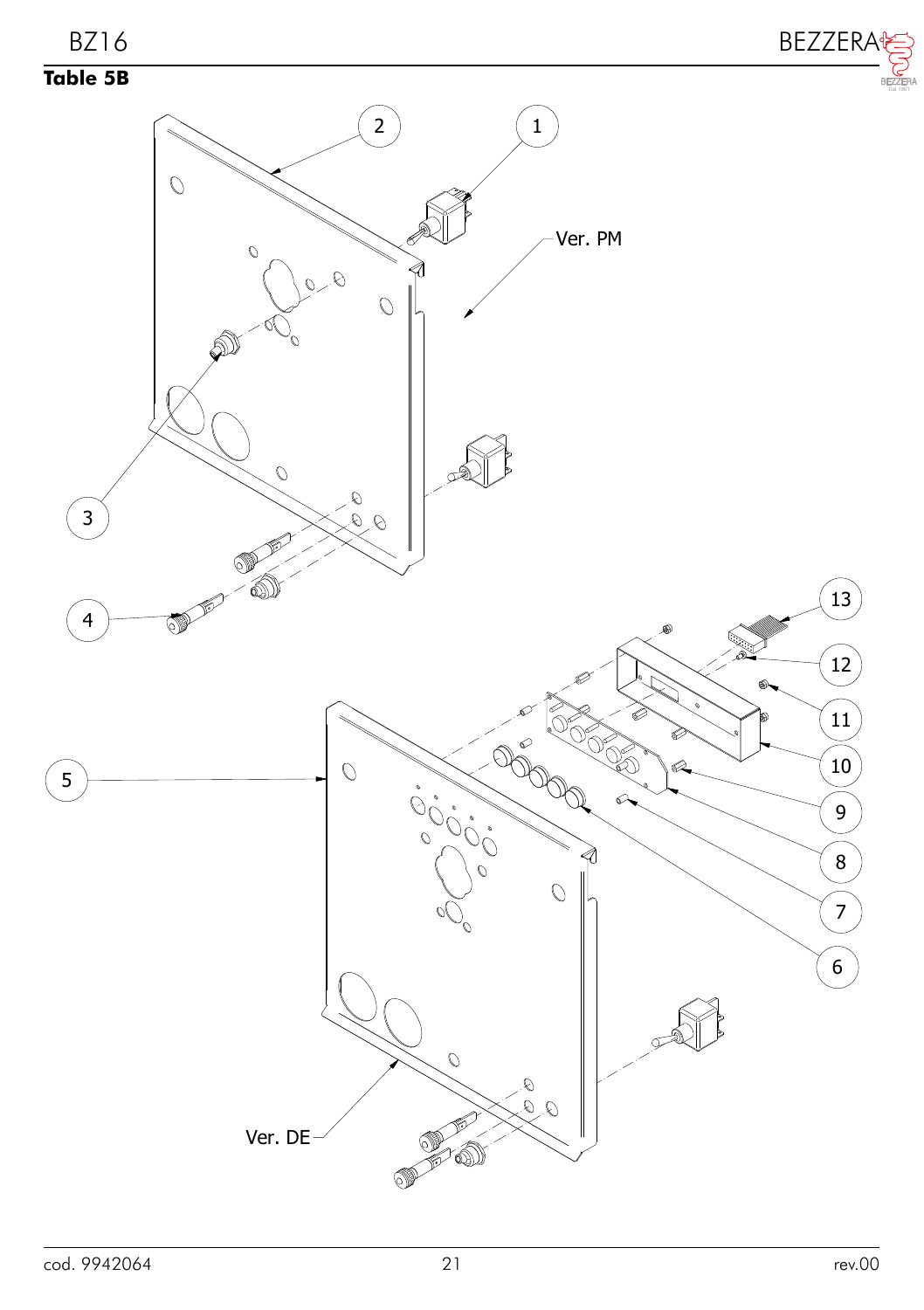|                                                                             | <b>BEZZERA</b> |              |                                       | <b>BZ16</b> |
|-----------------------------------------------------------------------------|----------------|--------------|---------------------------------------|-------------|
| $\sum_{\text{BEZEEP}^{\prime}}\prod_{\text{DFTEPP}^{\prime}}$<br>∾<br>Table | POS.           | Code         | Description                           |             |
|                                                                             | $\mathbf 1$    | 7816009      | M4X10 SCREW                           |             |
|                                                                             | $\overline{2}$ | 7635424.01   | <b>RELAIS SSR</b>                     |             |
|                                                                             | 3              | 7812601      | <b>NUT M4</b>                         |             |
|                                                                             | 4              | 503509.02LW  | ELECTRIC PARTS SUPPORT PLATE          |             |
|                                                                             | 5              | 7614007      | <b>CABLE HOLDER</b>                   |             |
|                                                                             | 6              | 7551001      | CABLE WITH USA PLUG 125V 15A          |             |
|                                                                             | 6              | 7551003      | CABLE WITH USA PLUG 250V 20A          |             |
|                                                                             | 6              | 7555001      | CABLE WITH SHUKO PLUG                 |             |
|                                                                             | 6              | 7554001      | CABLE WITH ENGLISH PLUG 13A           |             |
|                                                                             | 6              | 7552001      | CABLE WITH AUSTRALIAN PLUG 10A        |             |
|                                                                             | 6              | 7555003      | CABLE WITH SWISS PLUG 10A             |             |
|                                                                             | $\overline{7}$ | 7614006      | <b>NUT PG13,5</b>                     |             |
|                                                                             | 8              | 7633346      | <b>LED SWITCH</b>                     |             |
|                                                                             | 9              | 7819404      | TAPPING SCREW TPS D4.8X16 UNI 6955 A2 |             |
|                                                                             | 10             | 7661033.01   | LEVEL REGULATOR 3 PROBES 110/120V     |             |
|                                                                             | 10             | 7661034.01   | LEVEL REGULATOR 3 PROBES 220/230V     |             |
|                                                                             | 10             | 7661035.01   | LEVEL REGULATOR 3 PROBES 240V         |             |
|                                                                             | 10             | 7662672.01PR | ELECTRONICAL DOSAGE 1GR 3S 110-240V   |             |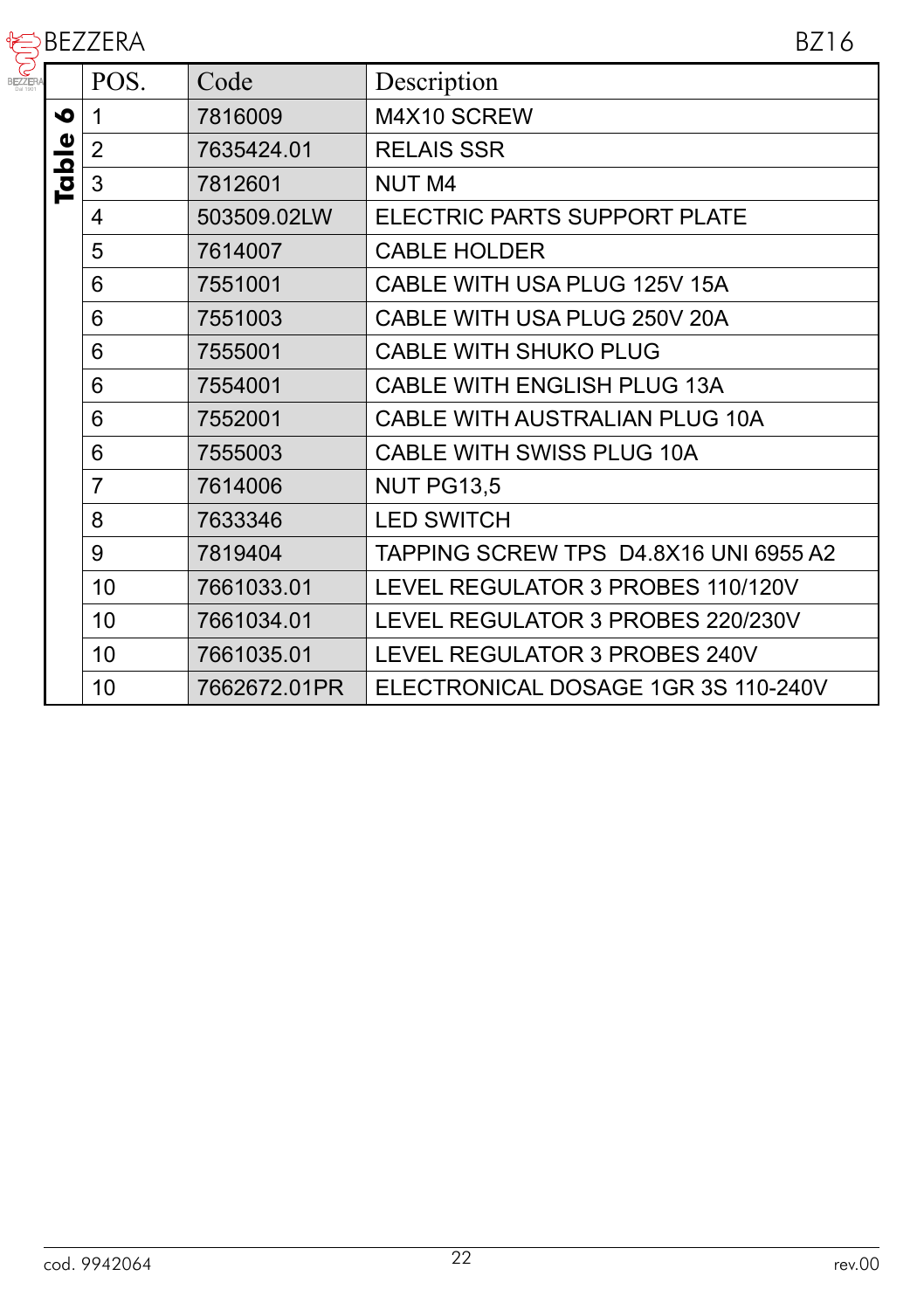### **Table 6**

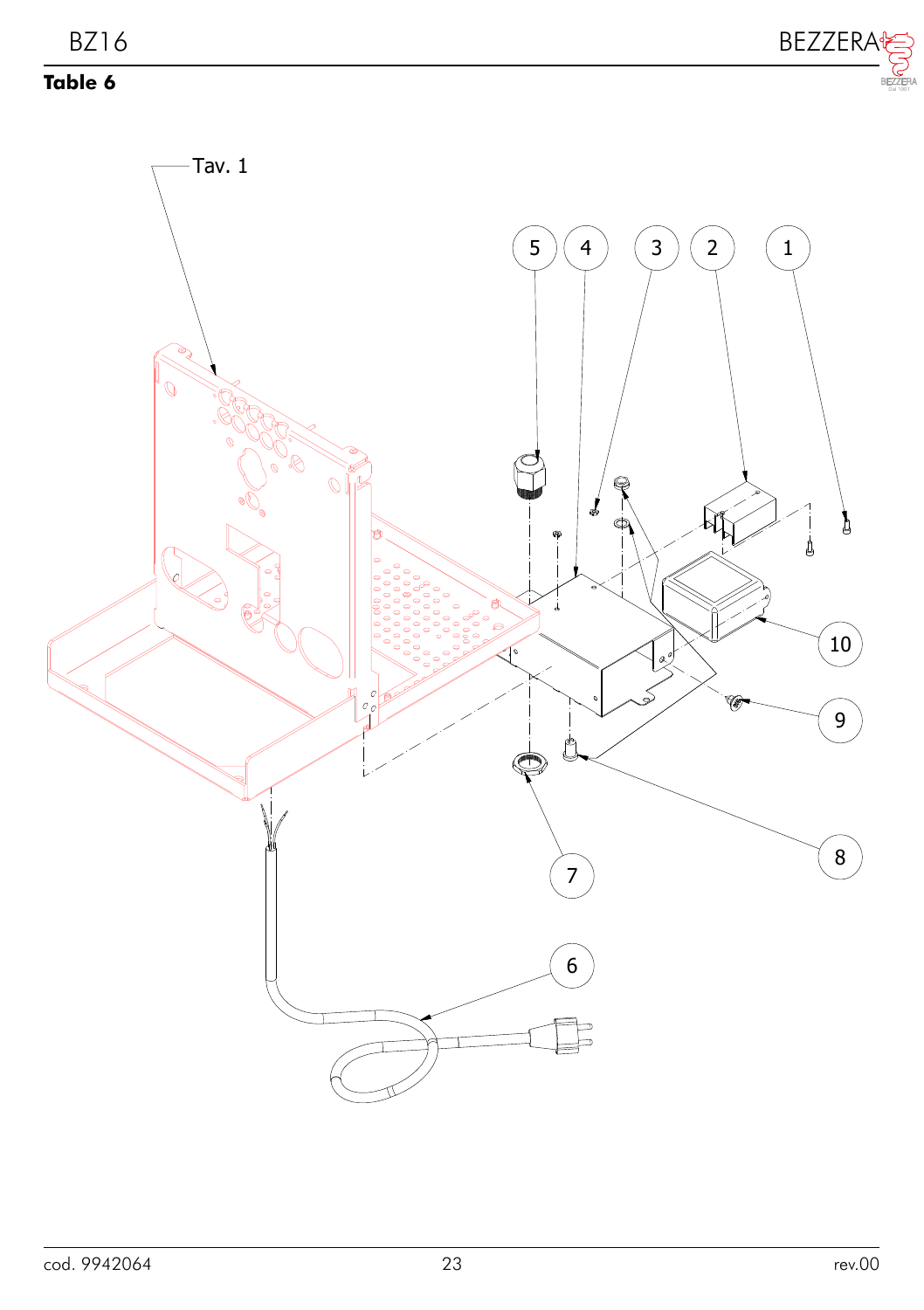| tool       | <b>BEZZERA</b> |                |              |                                         |  |  |
|------------|----------------|----------------|--------------|-----------------------------------------|--|--|
| N<br>Table |                | <b>POS</b>     | Code         | Description                             |  |  |
|            |                | $\mathbf 1$    | 5372101      | <b>MEASURER</b>                         |  |  |
|            |                | $\overline{2}$ | 5373001      | <b>COFFE TAMPER</b>                     |  |  |
|            |                | 3              | 7990603      | <b>CLEANING BRUSH</b>                   |  |  |
|            |                | 4              | 5471003      | <b>BLIND FILTER</b>                     |  |  |
|            |                | 5              | 5471031.01   | FILTER 1 CUP 8 GRAMS WITH RUN CHANNEL   |  |  |
|            |                | 6              | 5471021.01   | FILTER 2 CUPS 12 GRAMS WITH RUN CHANNEL |  |  |
|            |                | 6              | 5471026.01   | FILTER 2 CUPS 14 GRAMS WITH RUN CHANNEL |  |  |
|            |                | $\overline{7}$ | 5965588R     | ASSEMBLY COMPLETE FILTER-HOLDER 1 CUP   |  |  |
|            |                | $\overline{7}$ | 5965590R     | ASSEMBLY COMPLETE FILTER-HOLDER 2 CUPS  |  |  |
|            |                | 8              | 5471527      | FILTER-HOLDER SPRING D1.2 AISI 302      |  |  |
|            |                | 9              | 7479972.01TW | <b>FILTER-HOLDER</b>                    |  |  |
|            |                | 10             | 5978508      | <b>KNOB</b>                             |  |  |
|            |                | 11             | 5371203      | <b>HANDLE</b>                           |  |  |
|            |                | 12             | 7816026      | SCREW TCEL M12X60                       |  |  |
|            |                | 13             | 7809806      | <b>SCREW TC M3.5X8</b>                  |  |  |
|            |                | 14             | 5371204      | <b>PLUG CHROMED</b>                     |  |  |
|            |                | 15             | 5371205      | PLATE WITH LOGO                         |  |  |
|            |                | 16             | 7305006TW    | SPOUT 1 WAY                             |  |  |
|            |                | 17             | 7305007TW    | SPOUT 2 WAY                             |  |  |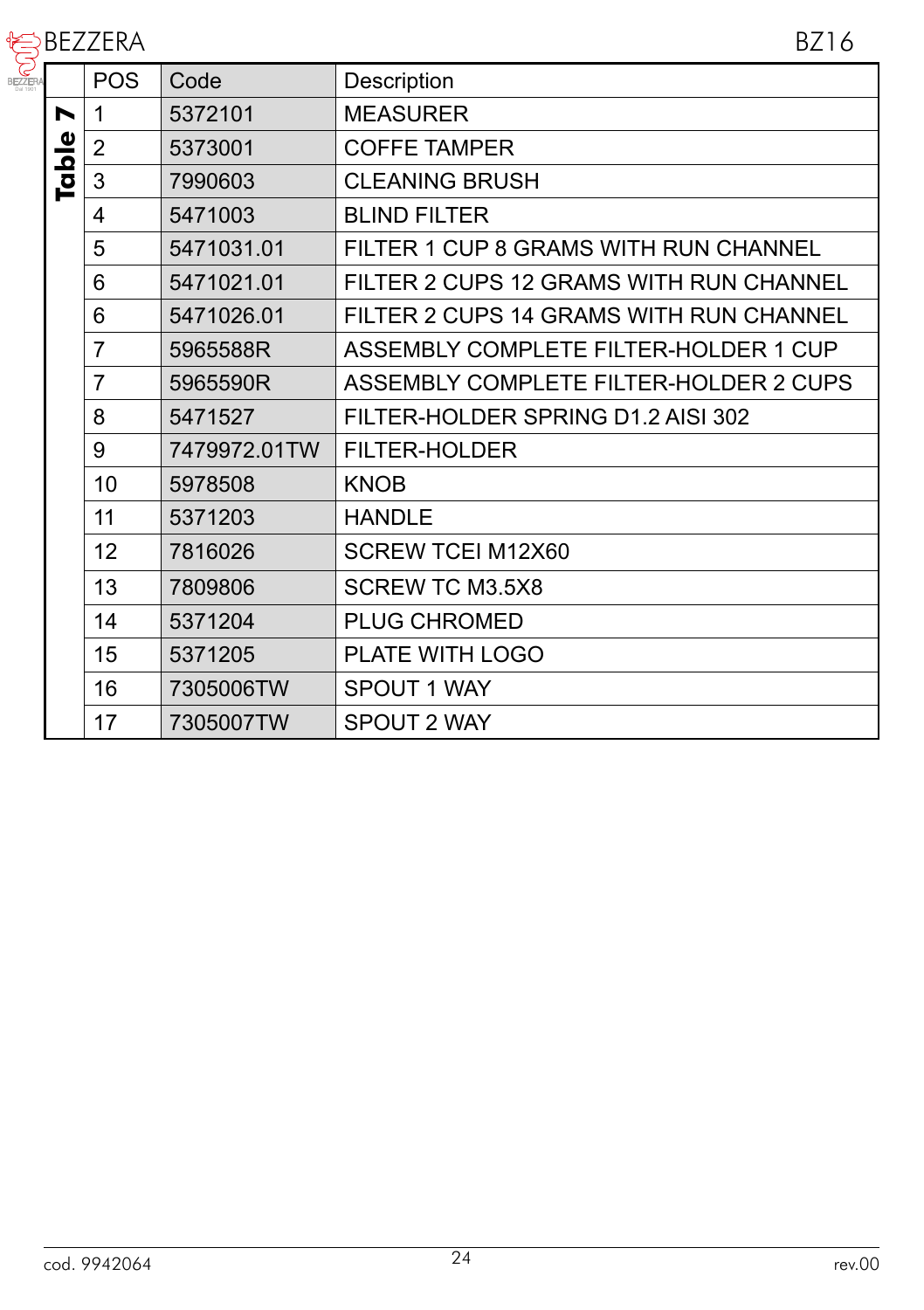